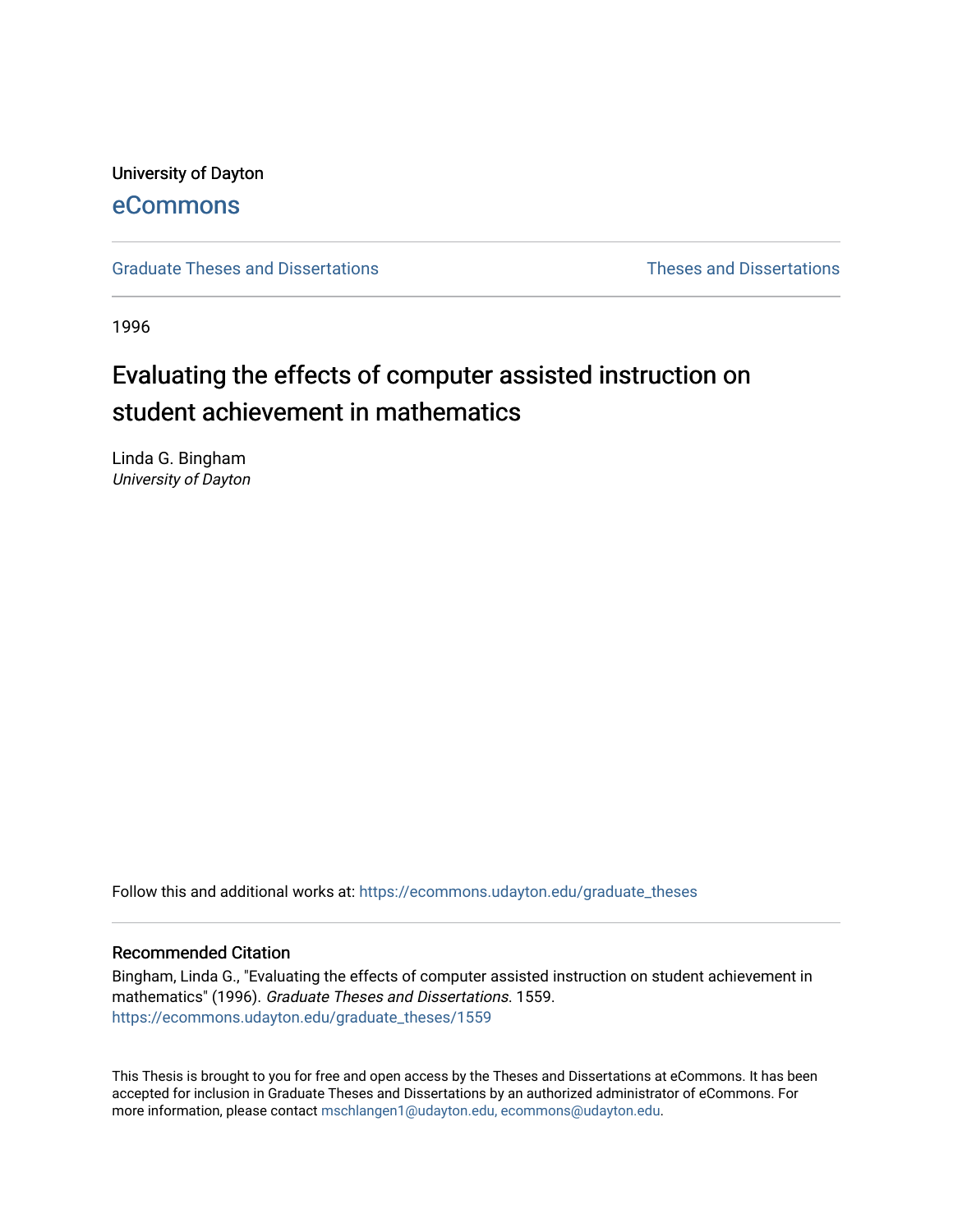#### EVALUATINGTHE EFFECTS OF COMPUTER ASSISTED INSTRUCTION ON STUDENT ACHIEVEMENT INMATHEMATICS

# MASTER'S PROJECT

Submitted to the Department of Teacher Education, University of Dayton, in Partial Fulfillment of the Requirements for the Degree Master of Science in Education

by

Linda G. Bingman

School of Education UNIVERSITY OFDAYTON Dayton, Ohio

April 19,1996

UNIVERSITY OF DAYTOM ROESON LISSINGY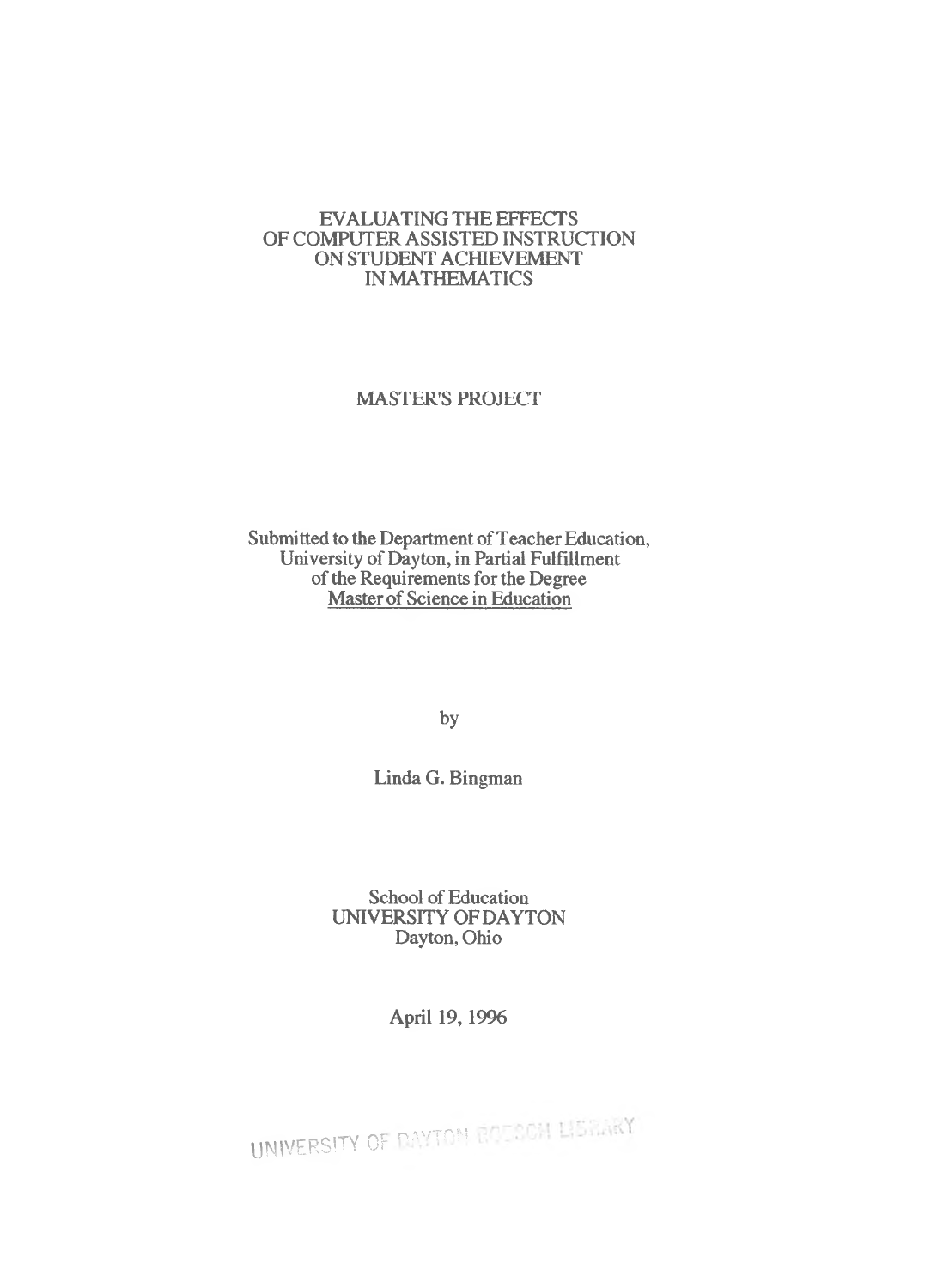Approved by:

Official Advisor

 $\langle \sigma \rangle$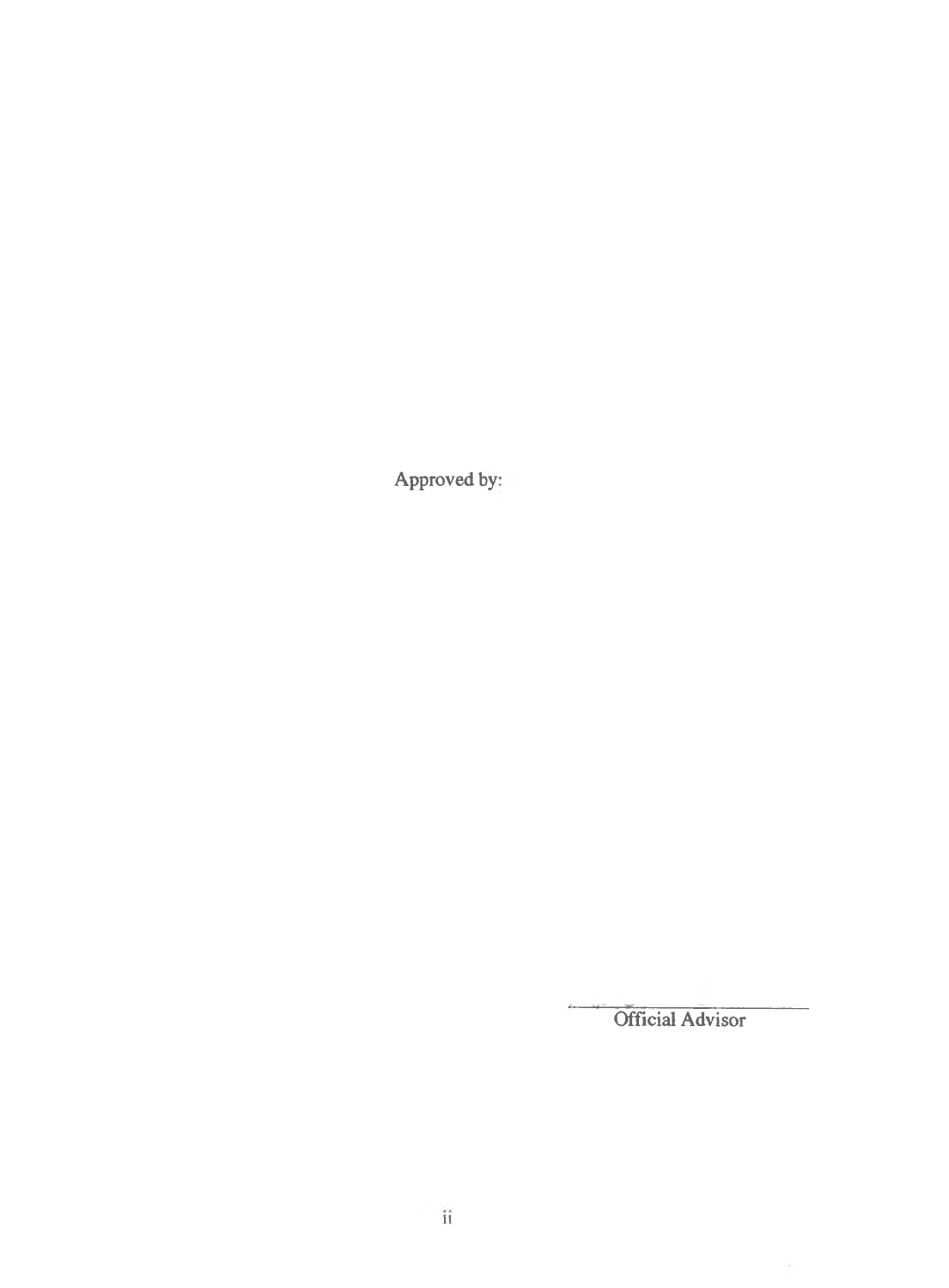# TABLE OF CONTENTS

| Chapter        |                                             |
|----------------|---------------------------------------------|
| $\mathbf{I}$ . |                                             |
|                |                                             |
| II.            |                                             |
|                |                                             |
| III.           |                                             |
|                |                                             |
|                |                                             |
|                |                                             |
| V.             | SUMMARY, CONCLUSION, AND RECOMMENDATIONS 18 |
|                |                                             |
|                |                                             |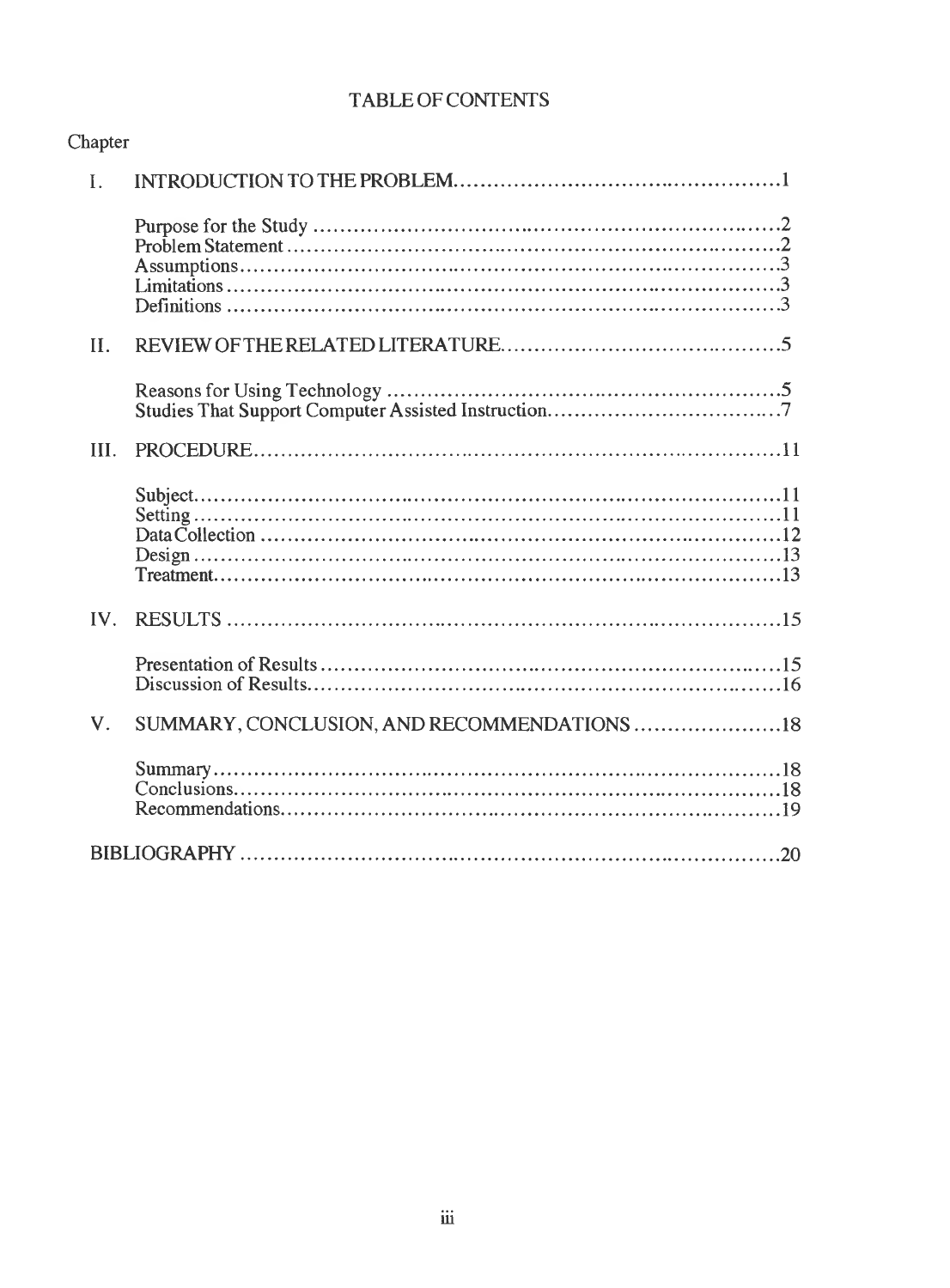# CHAPTER I

#### INTRODUCTION

#### Purpose for the Study

In the district where the writer teaches, every classroom from third to sixth grade is required to have the students use a computer-generated instructional program every day for approximately 15 minutes. The program is an individualized instructional mathematics program. The Computer Curriculum Corporation (CCC) software program that is used contains over 1,000 objectives and 30,000 exercises. It spans kindergarten through middle school levels. The writer felt because students were required to use the computers daily, it would be valuable to assess the results of each student's achievement using computer assisted instruction (CAI).

The program offers an Initial Placement Motion (IPM). During the student's first ten sessions, the system automatically adapts the level of instruction based on the student's performance. Progression through the program is based on the student's proficiency at each level. In this way the CAI personalized mathematics for students, remediating lower achieving students and it accelerated higher achieving students. (Anand and Ross, 1987)

The writer used this management options available on the computer to determine if students were accelerating at the pace promised by the CAI software manufacturer. If a student encounters difficulty in an area, a special tutorial support is triggered to help a student through the troublesome area. Individualized worksheets are available for the teacher to print out for practice. The teacher has access at any time to a gains report to determine the individual student's progress. This gains report includes the IPM of the student, sessions attempted, gain since IPM, and a course average. This allows continual monitoring of student's progress. Tracking students progress on the computer may quickly enable a teacher to recognize problem areas and allow a teacher to implement the necessary intervention.

In a previous study done by the writer, each student was charted weekly for gains which was one reason for doing more research with CAI. If a student was not progressing as expected, several methods of intervention were available. Intervention may include extra worksheets, classroom review of an area, or more time allotted on the computer. Different intervention methods were implemented. It appeared the most effective intervention to directly impact gains made by the students was additional time spent on the computer. More study may need to be done in this area.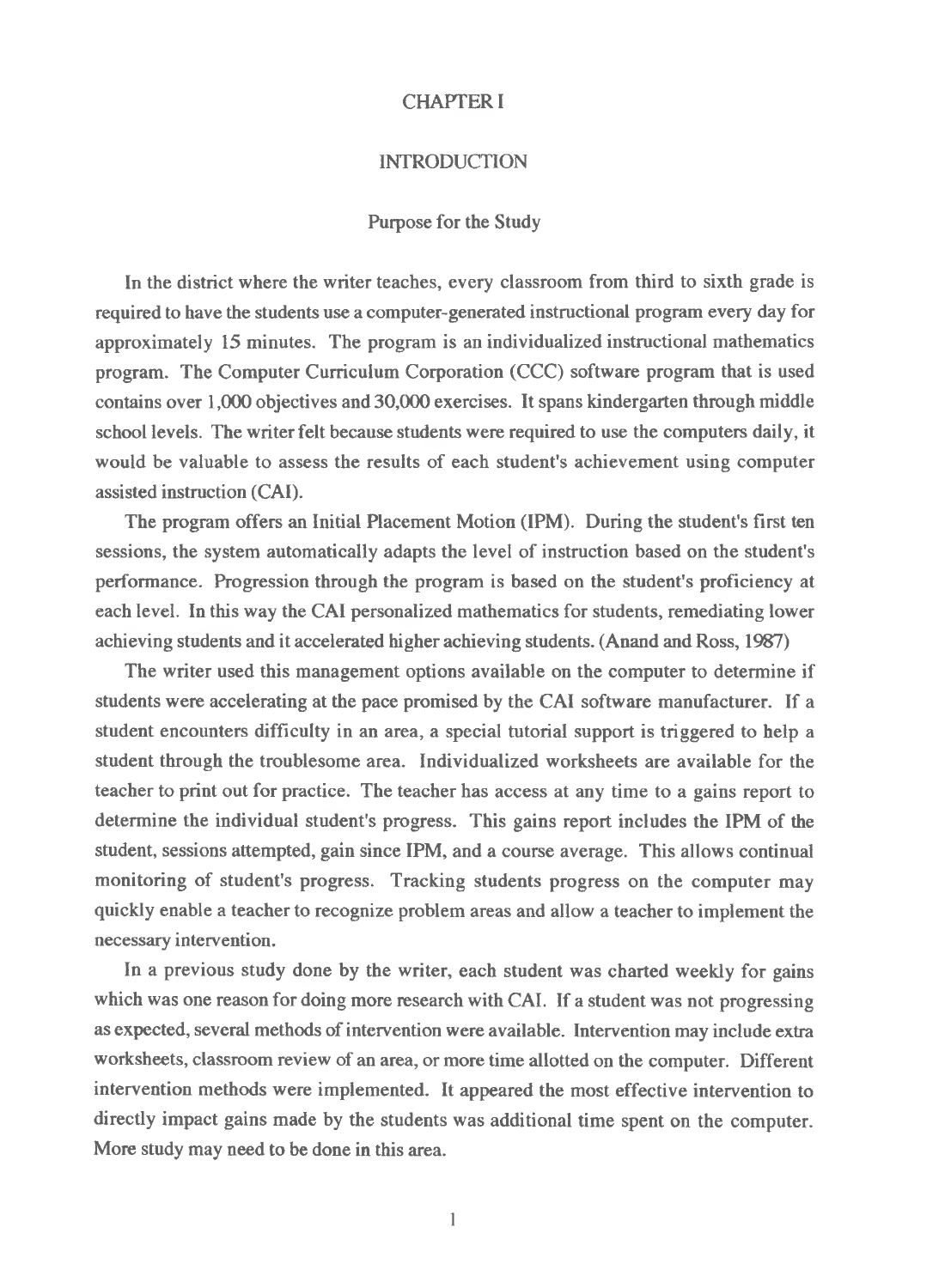Another reason for conducting the study was the writer wanted to evaluate the effectiveness of this program with students in order to achieve the maximum gains per student to fulfill the expectations of the district. The writer's school district piloted this program for CCC. CCC and the district's administration expected eighty percent of students to achieve a gain of one year and three months in one school year (excluding special education students' data). Special education students used the CCC program and were expected to benefit from this program, but were not included in the results. The students received traditional classroom mathematics instruction along with this supplemental computer course.

Since the writer wanted another independent standardized testing tool to compare the results of the CCC program, an independent test was used to determine the validity of the CCC results, which was one purpose of the study. The IPM and course average record results in grade level.

Another reason for conducting this study was to compare the results of this program to other CAI so this program could be used to help teachers evaluate the effectiveness of the computer enhanced learning. Computers are now becoming cost effective to use in the classroom, as opposed to hiring tutors for students. (Fletcher, Howley and Piele, 1990) As this becomes apparent to school districts, they will be using computers more and more in their programs. Teachers will need to feel comfortable using CAI and need to see the benefits generated by these programs. The writer hopes to show teachers the results that they can reasonably expect to achieve using this software program.

## ProblemStatement

The purpose of this study was to evaluate the effectiveness of supplemental computer assisted instruction (CAI), on the mathematics achievement, of third grade students.

# Hypothesis

There will be no significant difference between the students mathematical achievement pretest and posttest scores after experiencing computer assisted instruction (CAI) in mathematics.

# **Assumptions**

To carry out this study the writer must make the following assumptions. First, the students will perform to the best of their ability on both the pre and posttests. Second, the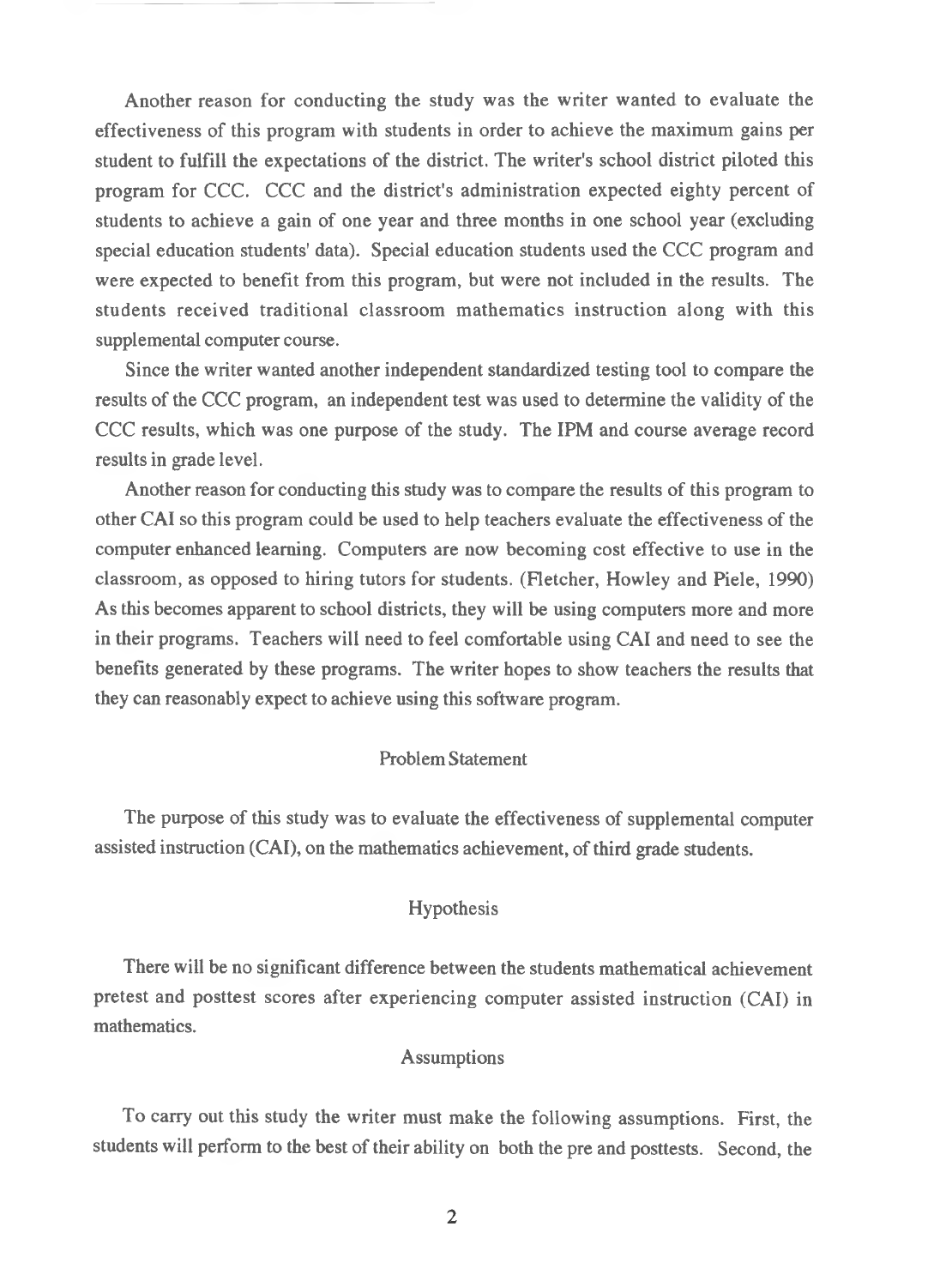students will consistently perform to the best of their ability on daily computer sessions. Also, it is assumed the students can effectively operate the computer program.

The writer assumes the pre and posttests measure what they are designed to measure. The writer was assuming the pretest did not serve as a learning experience for the posttest, and therefore alter results. The students may have performed better or worse because they were older, more or less fatigued, more or less interested, or more or less motivated when taking the posttest. (Issac and Michael, 1995)

## Limitations

One of the limitations of the study was the inability to survey a large population of students. There was a sample size of eighteen students. Findings might have been more representative if a larger number of students in varying school systems could be surveyed.

Another limitation of the study, was that in using the  $T_1$  X  $T_2$  study design there was no control group. Gains achieved by students could be influenced by other factors, such as maturity, classroom instruction, parental intervention, motivation, or the effects of the pretest. (Isaac and Michael, 1995)

Another limitation of the study was the Brigance Diagnostic Inventory of Basic Skills may not have tested the same types of mathematics areas as the CCC program. The difference in methods of testing may also be a factor in the results. Some students may not perform as well as using paper and pencil methods of testing.

#### Definition of Terms

Achievement is the amount of gain or difference in pre and post test scores as measured by the computer or standardized test.

Brigance Diagnostic Inventory of Basic Skills is a criterion based assessment of academic skills useful in diagnosing strengths and weaknesses and potential approaches to intervention in assessed areas.

Computer Assisted Instruction (CAI) is a computer program based on personalized tutoring, immediate feedback-correctives, and frequent reinforcement. (Mavarech, 1985)

Computer Curriculum Corporation (CCC) is the company that offered educational computer systems software used in this study.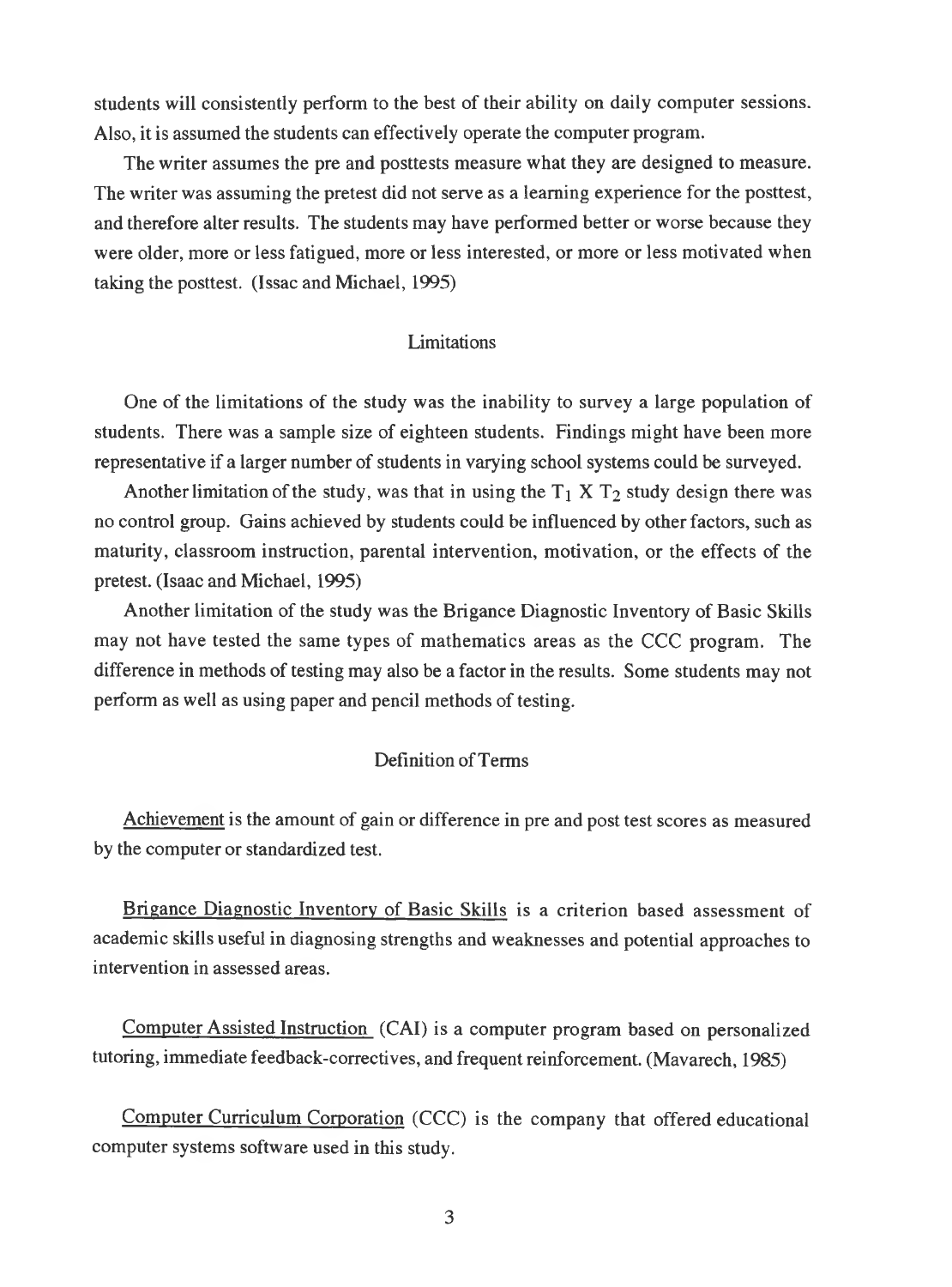Initial Placement Motion (IPM) an individualized process of the CCC software program, where the system automatically adapts the level of instruction presented based on the student's actual performance.

Intervention a process of determining and implementing alternative approaches to problematic academic tasks presented to the child in the classroom.

Supplemental Material is the use of a personalized computer software program.

Technology is the use of computer hardware and software. (Dyrli and Kinnaman, 1995)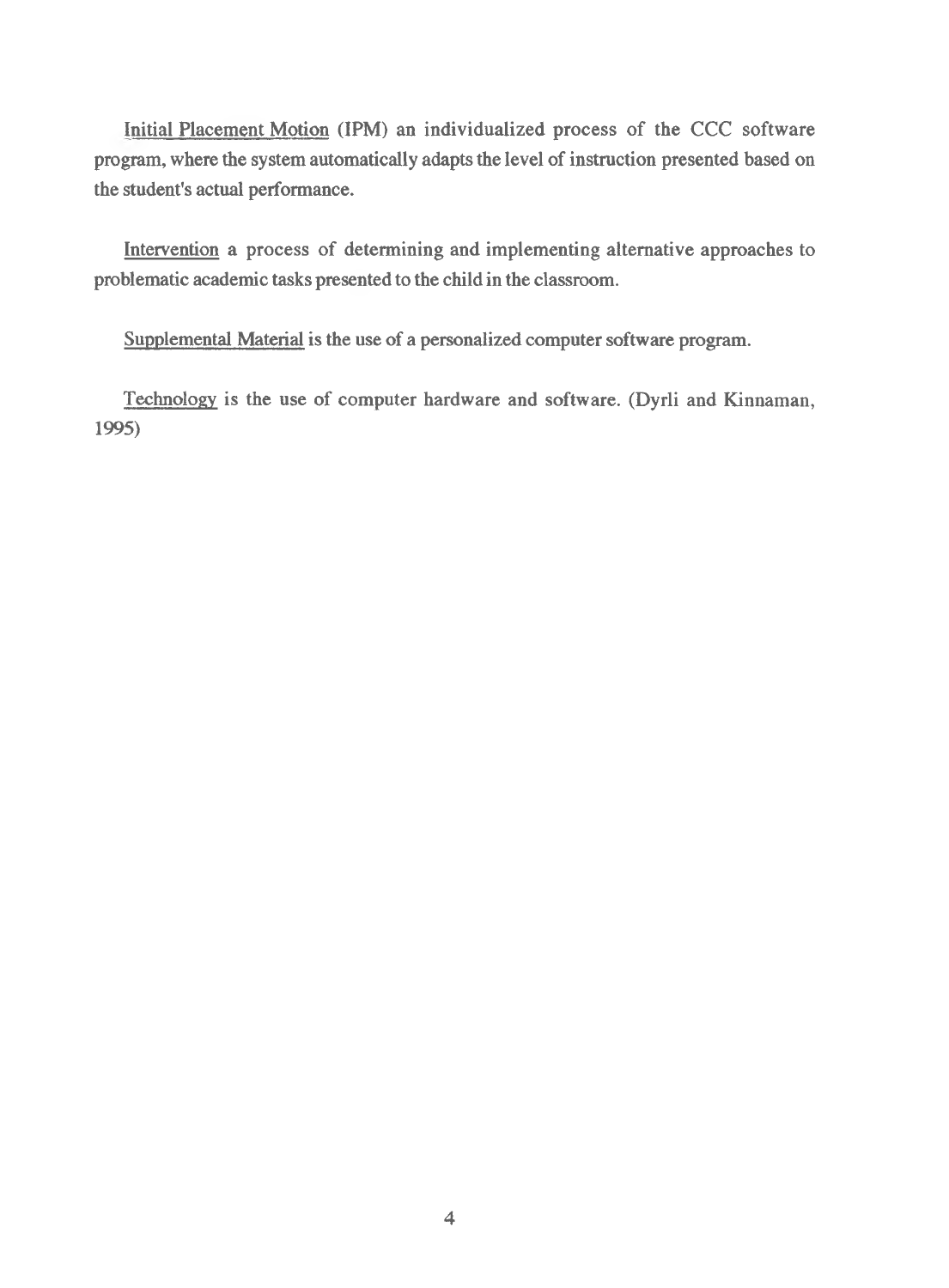#### CHAPTER II

#### REVIEWOFTHE RELATEDLITERATURE

The review of literature will be discussed in this chapter. It is divided into two sections. They are reasons for using technology and studies that support computer assisted instruction.

#### Reasons for Using Technology

There are several reasons for using technology in the classroom. One reason is in this generation of technological advances it only seems practical to implement the highest quality of instructional methods available to teachers. Computer assisted instruction (CAI) is a highly motivating method to use. However, teachers must be made aware of the benefits of using CAI in the classroom to use this technology effectively. (Miller and Olson, 1994)

Teachers tend to be leery about innovations introduced into the teaching profession. In a study by Allison (1995) at Marion Elementary, in Central Kansas, \$100,000 worth of computer technology was purchased over a four year period. It was found that teachers were not effectively integrating the computers and software. The reason cited was lack of training in the use of computers and lack of knowledge of available software.

Another example of a school system integrating computers and software was Indian Creek. Indian Creek Elementary School in Indianapolis was aware of the need for teacher inservices in technology. From the inception of this science and technology magnet school, a large portion of the resource dollars was directed to teacher training. Teachers were treated as professionals whose ideas on the use of technology in the classroom counted at staffmeetings. When teachers were part of the decision making process on the use of technology, they used this technology in the classroom and came up with innovative waysto incorporate it into all curricular areas. (Gould, 1991)

When using technology, teacher input is extremely important. Dr. Henry Jay Becker of the University of California summarized, "The ways in which teachers use software is more important than the software itself." (Dyrli and Kinnaman, 1995) Research shows that word processing is the dominant usage of computers in the classroom. However, the quality of the student's skills and uses that they make of the computer is still dependent on what the teacher has students do with the technology. Once teachers experience technology they generally are motivated to use it and adapt it to their individual uses.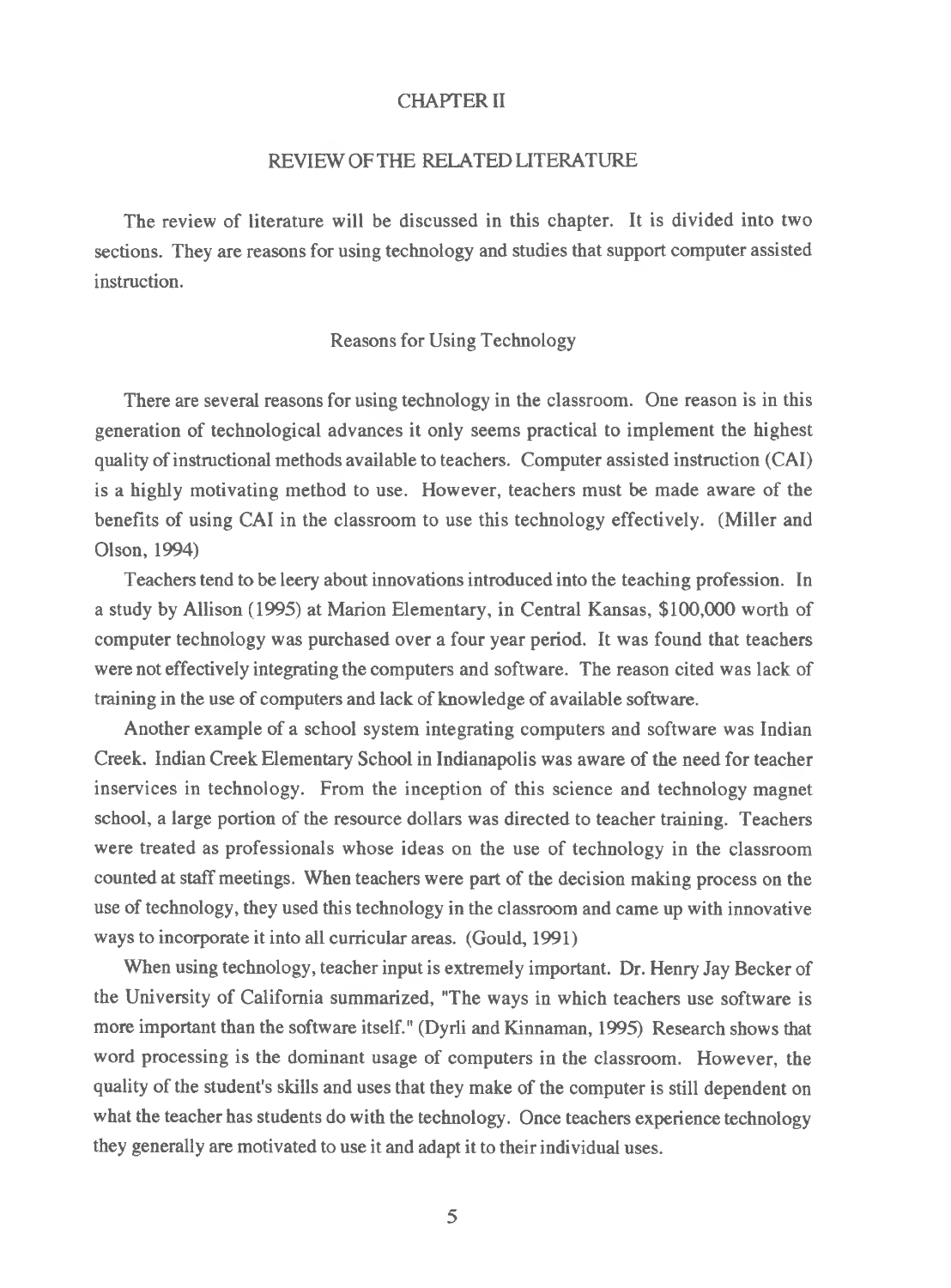A reason to use technology is because of the flexibility that it offers. The computer is meant to be used as a teaching tool by the teacher. The teacher does not need to alter his/her methods of teaching, only adapt the computer to fit their instruction. Software developers are becoming aware of the role of the teacher and the existing curriculum. This has led to changes in the development of educational software. Teachers now have more options of using the computers than the traditional drill and practice. The Computer Curriculum Corporation (CCC) software program used in this study is one example of a performance-based instruction using an individualized process. It produces instruction continuously customized for each student according to the CCC curriculum profile.

Another reason to use technology is its cost-effectiveness. Using technology in the classroom is becoming more cost effective than it has ever been before. (Fletcher, Hawley and Piele, 1990) The ratio of students to computers that was about 125:1 ten years ago has dropped to about 15:1 today. (Allison, 1995) "Ten years ago the limited access to computers and the limited knowledge about computers led educators to teach about computers. Today, knowing about computers is not enough. We must find ways to effectively use the technology as a tool in the learning environment," stated Allison. (1995) As computers become widely available and accessible to teachers and students, the possibility of technology exists for everyday classroom applications. (Ross, Anand and Morrison 1988) Teachers need to be made aware of how to apply these technologies to their curricular areas to use them as effectively as possibly.

One reason teachers may use computers is because computers are non-judgmental in corrections and never lose patience. (Miles and Weaver, 1986) Also students can continue to review material until it is mastered, unlike regular classroom instruction where a teacher must move on due to time constraints. Higher achieving students progress at their own pace, minimizing boredom in the regular classroom. The CCC program allows students to progress at their own pace by placing them at a level determined by their proficiency on the computer. Teachers can use the management options to review and reinforce skills the students are learning in their program. In addition, the more comfortable the teacher feels using these options, the more likely they will be to use them.

There are many reasons for using technology in the classroom. One of these reasons is to individualize student's learning. The writer feels in her own classroom, there exists a wide range in the material assimilated by students entering into third grade. Some students may be below grade level, some on grade level, and some students may be above grade level. The teacher cannot always instruct at a level to accommodate each individual's placement. One way for a teacher to remediate a student's weak area, or enrich a strong area, is to use CAI. A teacher can closely monitor a student's progress. This can be done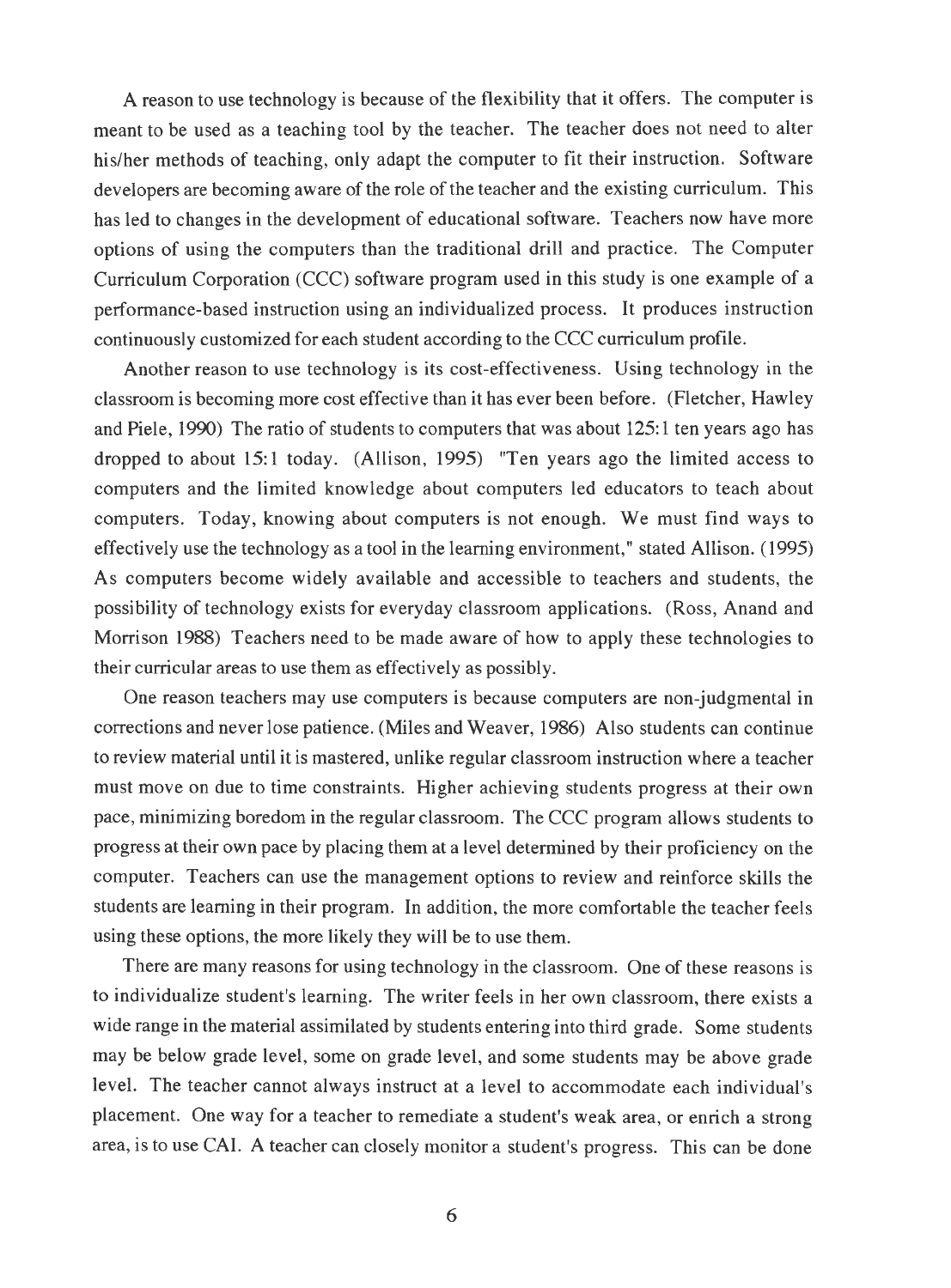using the CCC software by running individual worksheets, or reports. The more understanding a teacher has about how a program works, the more effectively it can be used.

#### Studies That Support Computer Assisted Instruction

In reviewing the literature the writer found several studies evaluating the use of CAI. With the increased usage of technology in the classroom will come more research into the effectiveness of these new programs. Studies have been done using students as young as preschool to college age students. Various areas have been studied from mathematics to music. Students have been studied in different countries, of varying socioeconomic backgrounds and abilities. The methods employed in these studies vary greatly, but the basis is the same, to determine the effectiveness of computer assisted instruction. Does this technology deliver what it promises? One of the purposes of the writer's study was to try and answer this question.

In one study preschool children received CAI and Logo software to teach premath/spatial skills. Eighty percent of instruction was through the computer with twenty percent teacherinstruction. Pretests and posttests were used to assess gains in skills: premath knowledge, comprehension monitoring, spatial ability, and ability to transfer. Independent variables included cognitive style and type of software. Two classrooms or forty preschoolers participated in the sixteen-week long study. One week of initial training was done using software before completing lessons. Children used the computers three times a week. No significant differences were found among the groups. All groups did become more proficient and answered more questions correctly. All children learned to use CAI and Logo software successfully. (Howard, Watson, Brinkley and Ingels-Young, 1994)

The next study was of great interest to the writer because the grade level and subject were the same as the writer's study. This study dealt not only with student's mathematical achievement using CAI, but also the student's attitudes toward mathematics. The subjects were 204 third grade students in four Israeli schools. All the students were from lower socioeconomic status families. The mathematics achievement was assessed by a standardized test (AAT). The attitudes were assessed by the Intellectual Achievement Responsibility (IAR) questionnaire. A two factor multivariate analysis was performed on measures of achievement, anxiety, and locus of control. Students using CAI indicated a significant gain in achievement scores. Also CAI students had less mathematics anxiety than non-CAI students. (Mavarech, 1985) It is interesting that not only is CAI of interest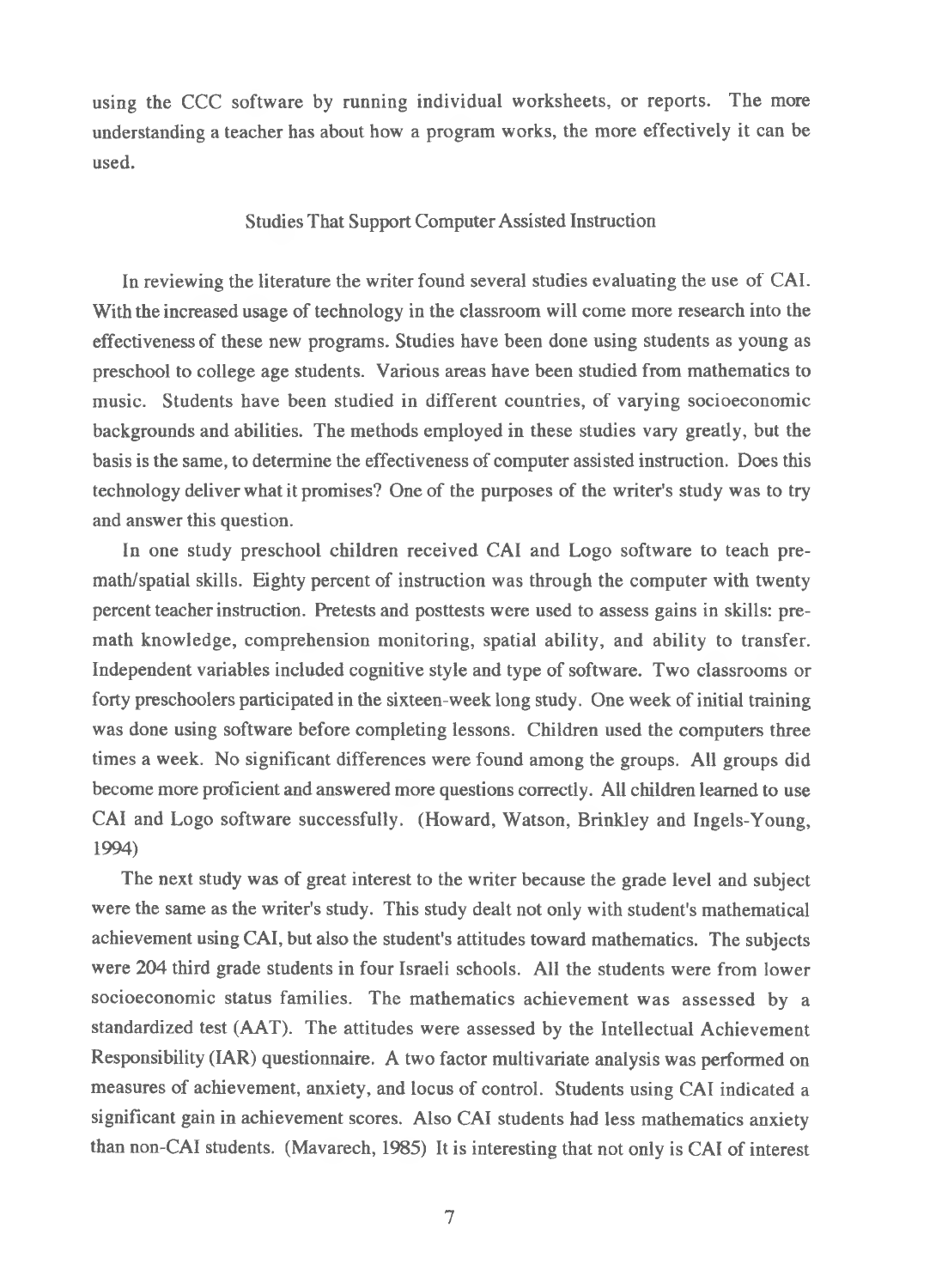in our country but elsewhere. Also, the results being seen in other countries (Mavarech, 1985) are similar to results here.

Another study done in mathematics was with seven students in second through seventh grade students. These students were in three different elementary schools in Tel Aviv Israel. The students had varied backgrounds regarding socioeconomic status, type of school, and achievement in mathematics. Four observers, experienced in mathematics, observed these students. Data collection included observations; interviews with students, teachers, parents, and siblings; questionnaires for teachers; computer-generated reports; paper-and-pencil tests; and tutoring. This study evaluated the effectiveness of CAI with lower and higher ability mathematics students. The conclusions reached were that higher achieving students were more able than the low achievers to adjust to the special environment of computer work and to derive great benefits from it. (Hativa, 1988) Learning styles seemed to play an integral part in the student's ability to effectively use the CAI.

A study done with fifth and sixth graders was conducted at Hurst Hills Elementary School in Hurst, Texas. Hurst Hills participated in a nationwide study done by Dr. Henry Jay Becker of Johns Hopkins University. Hurst Hills was chosen because of its implementation of a high-tech curriculum. Hurst Hills was participating in Apple Computers model school's program. All fifth and sixth grade students were pretested with the California Achievement Test (CAT). Students were randomly assigned to a CAI group or a control group. Hurst Hills projected that the CAI group would make greater gains than the traditional group, but was surprised by the results. Goode (1988) stated,"Both the fifth- and sixth-grade computer groups gained an additional year of achievement over their classmatesin the traditional group. Pre- and post-test results also indicated that computer students at both extremes of the ability-level spectrum showed greater gains." This seems to conflict with the results of Hativa (1988) who concluded lower achieving students did not gain as much as higher achieving students. The writer felt because Hurst Hills was a high-tech school, maybe more emphasis was placed on the CAI group with higher expectations. Also, the types of software used by Hurst Hills may have been more conducive to the learning styles of lower ability students than the ones used in Havtiva's study. More research may need to be done to determine if these could be determining factors.

Another study done with fifth and sixth grade students was done in Memphis, Tennessee. These students were also using CAI with mathematics doing a unit on division of fractions. Fifth and sixth graders were grouped together in mathematics classes. Students were randomly chosen to be in a control group, a concrete group, an abstract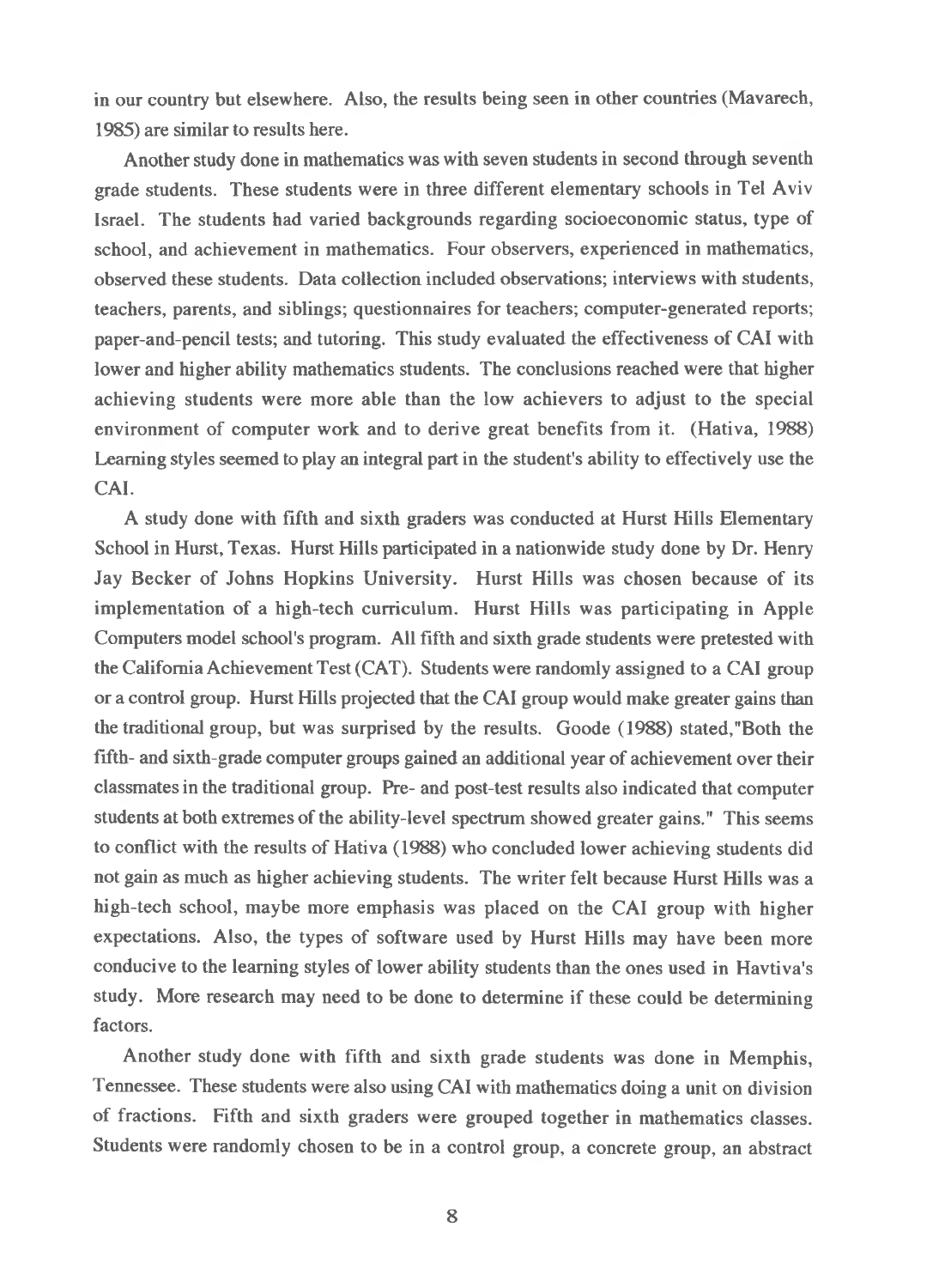group, or a personalized CAI group. In this personalized CAI group a questionnaire was filled out with personal information regarding subject's background and interests. Personalized contexts were developed replacing abstract referents with personally familiar items using questionnaires. Each student had a disk with their personalized dated entered into it. Three areas were tested, context, transfer and formula recognition. The personalized CAI group outscored the other groups in every area. One of the reasons cited for the success of personalization was increasing interest in the task. Another reason cited was the meaningfulness of the material. (Anand and Ross, 1987) Personalizing mathematics could not be done as easily without the use of CAI. The implications of this study suggest personalizing could also be beneficial in the teaching of reading comprehension. The CCC software program does not personalize by inserting student's interests and background information into the program, but it does personalize by adapting each program to the student's individual learning pace.

As with the previous two studies mentioned (Anand and Ross, 1987; Goode, 1988) Thomas Miles and John Weaver (1986), also studied the effectiveness of CAI in mathematics. They were interested in student's achievement and attitudes using CAI as was Mavarech (1985). The results of this study showed there was a significant difference in attitudes in both sixth grade and eighth grade students who were studied over non-CAI students. This appears to support Mavarech's study. There was a significant gain in eighth grade student's achievement scores, but not in the sixth grade scores. Since this study was done by two different researchers, conditions may have varied enough to account for this difference. The eighth grade student's results appear to be more consistent with the other research reviewed.

In a different type of study done using third grade students CAI was used as an aid in learning music reading skills. This study also used the pretest and posttest method. The music reading skills included staff identification, pitch identification, and duration identification. Two different elementary schools were used in this study, one urban and one rural. Since a standardized test was not available to test these areas, the researcher had to design her own test. There was also a control group utilized in this test. Data was analyzed using a series of 2 x 2 analysis of variences, as well as a t-test. Although both groups achieved gains, the results showed significant gains of the CAI groups over the control group. (Roach, 1990) This study shows that CAI not only can be used effectively in the traditional classroom areas, but also in other areas.

The last study reviewed was somewhat different due to the age and nature of the study. In this study sixty undergraduate students were studied for the effects of comprehensiondirected and memory-directed computer-based learning-strategy training on the achievement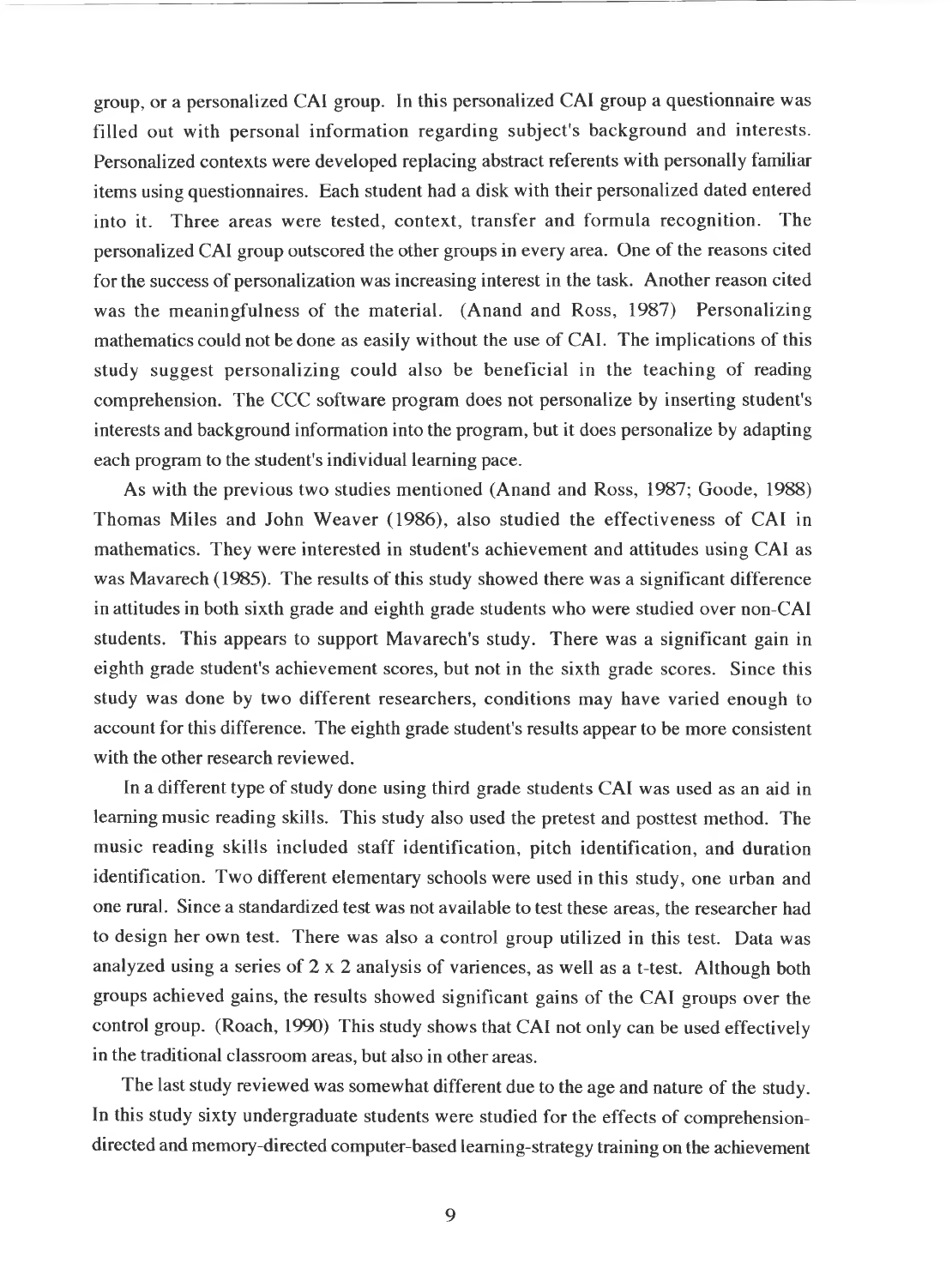of learning objectives. Included in this one week study were two treatment groups and one control group. A one way ANOVA indicated the main efects were significant at the  $p<.001$ level. The comprehension-directed training was the most effective. All treatment groups mean scores were significantly higher than the control group. (Cardinale and Smith, 1994)

It appears there does seem to be a positive effect of CAI in student achievement and attitude not only in mathematics but also in other areas. All the studies were evaluating different software programs, yet most of the results were similar. With the rapid pace of software publication and the influx of technology in the classrooms more study will need be done to determine if these programs are up to the promised standards. Teachers will need to be familiar with these programs and the use of technology. The more knowledgeable and involved in technology teachers become, the more accepting and effective they can be.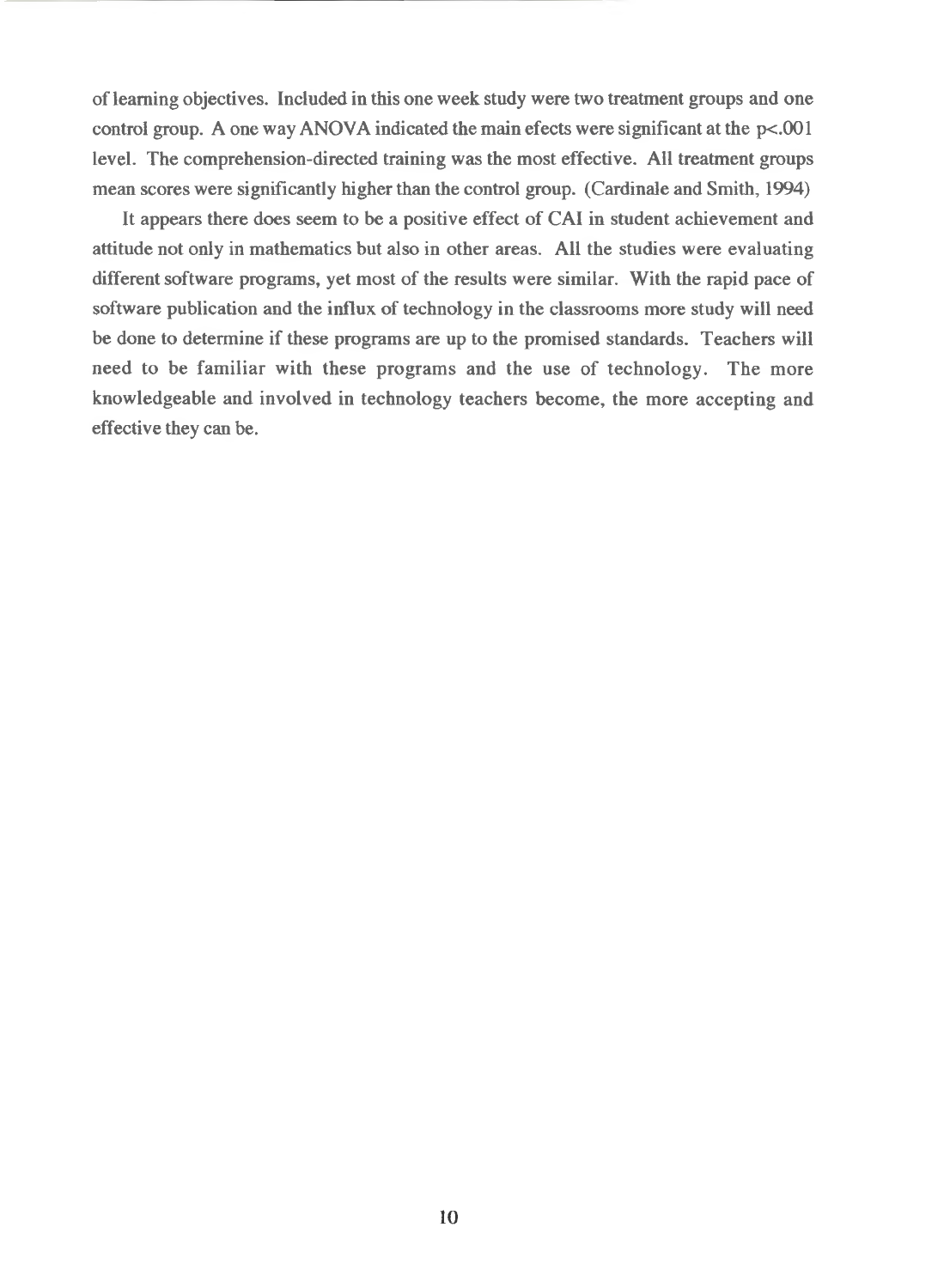#### CHAPTER III

#### PROCEDURE

The procedures used in the completion of this project are discussed in this chapter. It is divided into five sections. They are: subjects, setting, data collection, design, and treatment.

#### Subjects

One class of eighteen third grade students was involved in this study. There were ten boys and eight girls. Seventeen students were Caucasian and one student was Black. The students IQ's ranged from 81 to 137. The mean IQ was 102.8. This falls into the range of average intelligence. Six of the students had repeated a grade. Ten of the students had been in a special reading program in either first or second grade. This was the first year these students had used the Computer Curriculum Corporation (CCC) software program with the exception of one student who was repeating the third grade.

#### Setting

School. The project was conducted in a public school consisting of third grade through sixth grade students. There were approximately five classes at each grade level in this particular building. There were approximately 500 students in the building. In the school system all classrooms from third through sixth grade were equipped with two Macintosh LCII computers using computer assisted instruction in mathematics.

There were six elementary buildings, one junior high, and one high school in this school system. One elementary consisted of kindergarten through second grade. This study was conducted in the only building containing third through sixth grade. All other elementary buildings included kindergarten through sixth grades.

Community. Two parent towns merged to begin this community in 1950. There are approximately 31,300 people living in an 11.34 square mile area. This is a suburban community offering eight major neighborhoods with a wide range of homes. These homes range from historical, traditional, and contemporary, to ultra-modem. There are forty-three Protestant churches and one Catholic church in this community. Included in this community are a government center, one library, four fire stations and four cemeteries.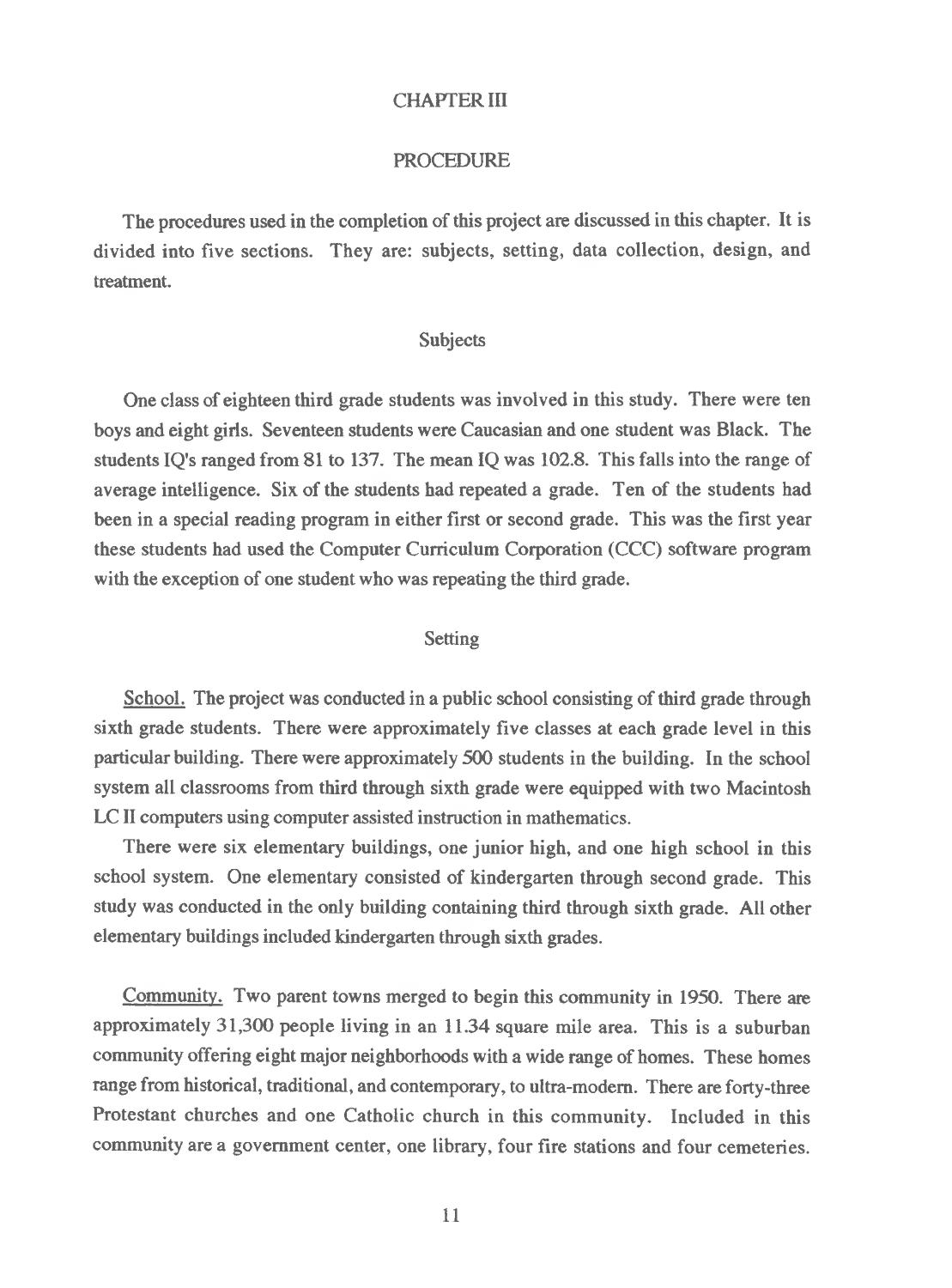The location is near four major interchanges. The two major employers are a military base and a university located within the community. Besides the community's population, the military base has 4,050 residents and the university has 17,500 students.

# DataCollection

Construction of the Data Collecting Instrument. The Brigance Diagnostic Inventory of Basic Skills from "Curriculum Associates" was used as a pre and posttest to determine grade level placement. Also used was the Initial Placement Motion (IPM), and a final grade placementlevel from computer data. The CCC management options were used to monitor student's progress. Once a week a gain's report was run. The Brigance pretest and posttest were used to evaluate the effectiveness of CAI by calculating the gain. The Brigance Diagnostic Inventory of Basic Skills test was chosen because of ease of administration to a large group. The Brigance also measured results by grade level.

Administration of the Data Collecting Instrument. During the first week of school the Brigance Diagnostic Inventory of Basic Skills test was given in a group setting. There were twenty-eight problems on this test involving addition, subtraction, multiplication, and division. This test determined the initial grade level of the students. No set time limit occurred. This enabled all students to complete the test and check over mistakes. Students were allowed to use paper and pencil to work out problems if needed. Students did not receive the test results.

Students were introduced to the computer hardware and software a few days after the Brigance was given. After a two week initial testing period on the computer, each student was assessed and placed at their appropriate grade level by the computer. At this time, each student began an individual program based on his/her own abilities as determined by the computer program. Some students were placed below their grade level, some on grade level, and some were placed above grade level. Each student was allowed to work and progress at their own pace.

At the end of the study the posttest, identical to the pretest, was given under the same conditions as the pretest. A current grade level was then determined for each student. A gain was calculated for each student's achievement.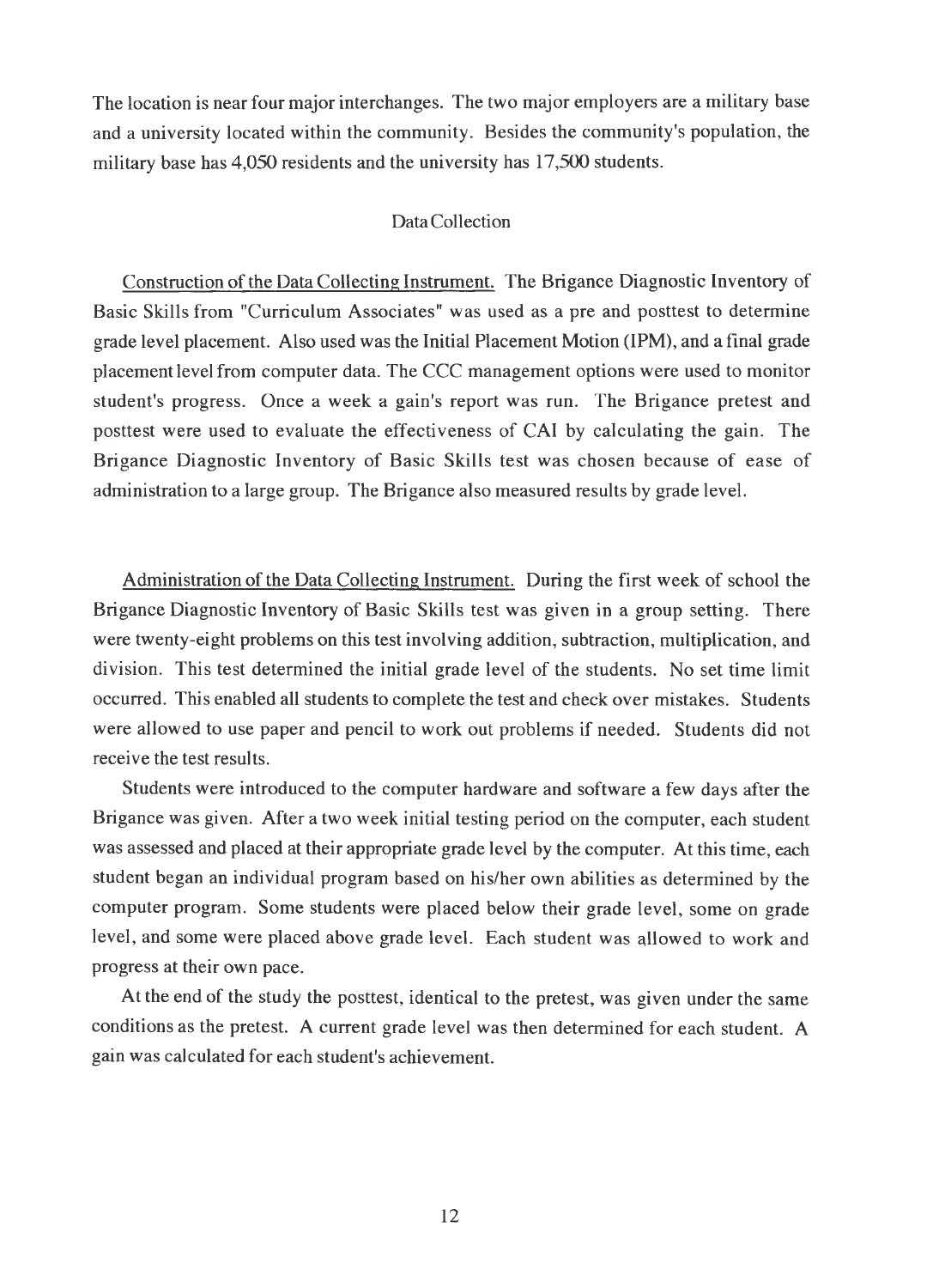#### Design

The experimental design forthis experiment was one-group pretest-posttest. (Campbell and Stanley as cited in Isaac and Michael, 1995)

$$
T_1 \ X \ T_2
$$

The  $T_1$  represents the Brigance pretest. The  $T_2$  represent s the Brigance posttest. The X represents the independent variable of the computer assisted instruction (CAI).

#### Treatment

In this study of eighteen third grade students, each student was pretested at the beginning of the school year using the Brigance Diagnostic Inventory of Basic Skills Math Grade Level Test A-l by Curriculum Associates. The Brigance was chosen because it was an independent testing tool. Also, the Brigance records results in grade level and was easy to administer to a large group.

The Computer Curriculum Corporation (CCC) mathematics software program was used. The CCC system was an individualized performance-based instruction that promised rapid academic gains. It included kindergarten through middle school levels.

Before the beginning of the program, the teacher enters each student's name, computer number, and an initial enrollment level. The level for third grade was 3.0, which equates to the beginning of the third grade. All students were entered into the program at level 3.0. To initiate each session the student enters their name and assigned computer number to accesstheir program.

During the first ten sessions the student takes in the course, the system automatically adapts the level of instruction presented. This is based on the student's actual performance. At the end of ten sessions, the student is then working at their own functional level, regardless of initial enrollment. This level may be at, above, or below the initial enrollment level of 3.0.

There were two computers available in the classroom. Each student used the computer program at least once a day, for approximately fifteen minutes, throughout the duration of the study. At the end of the three month study each student was given the same posttest (the Brigance).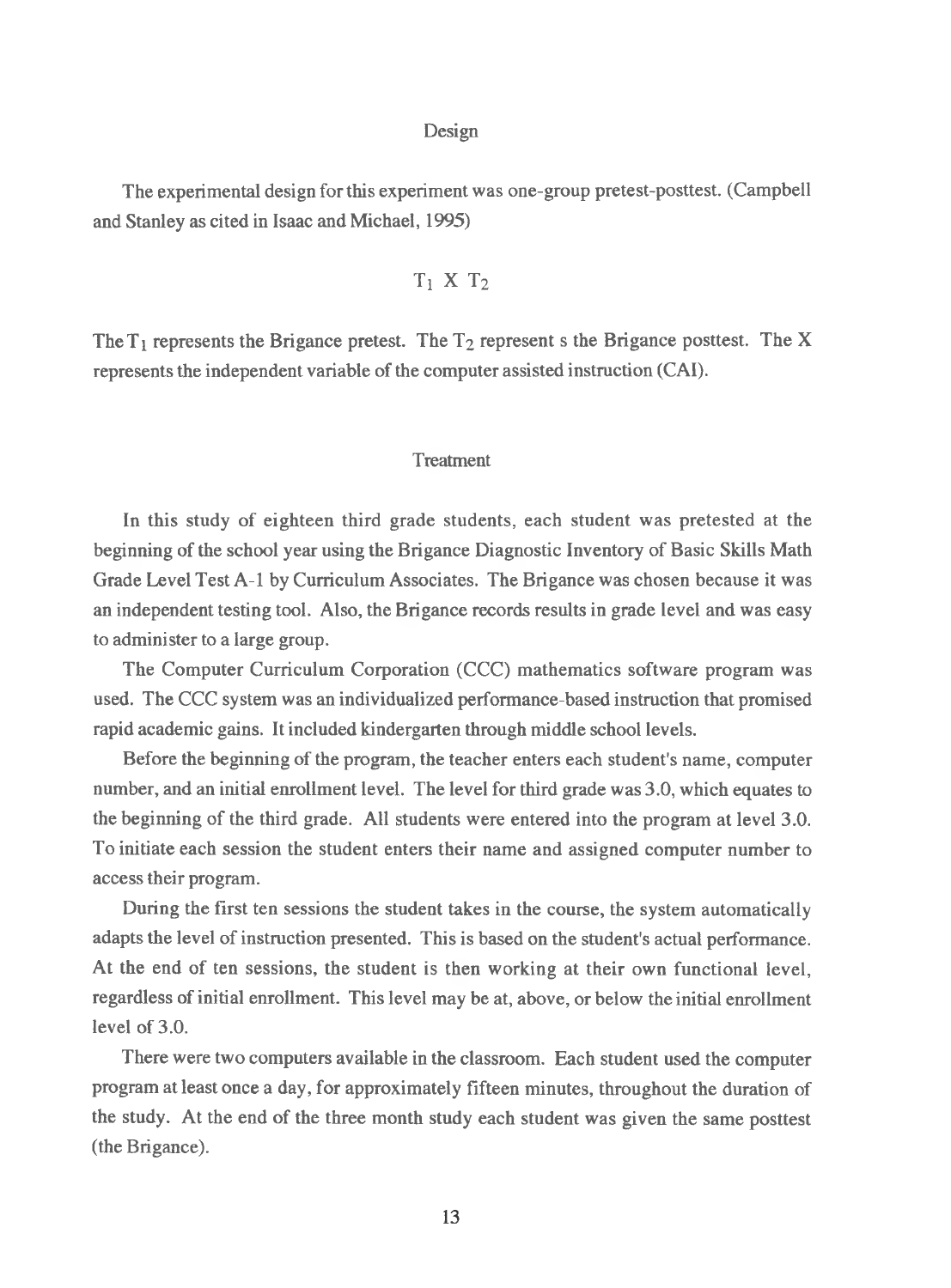The independent variable is the computer assisted instruction in mathematics that the students were exposed to during the study. A pretest and posttest were given to determine the students grade level placement and the amount of gain achieved during the study.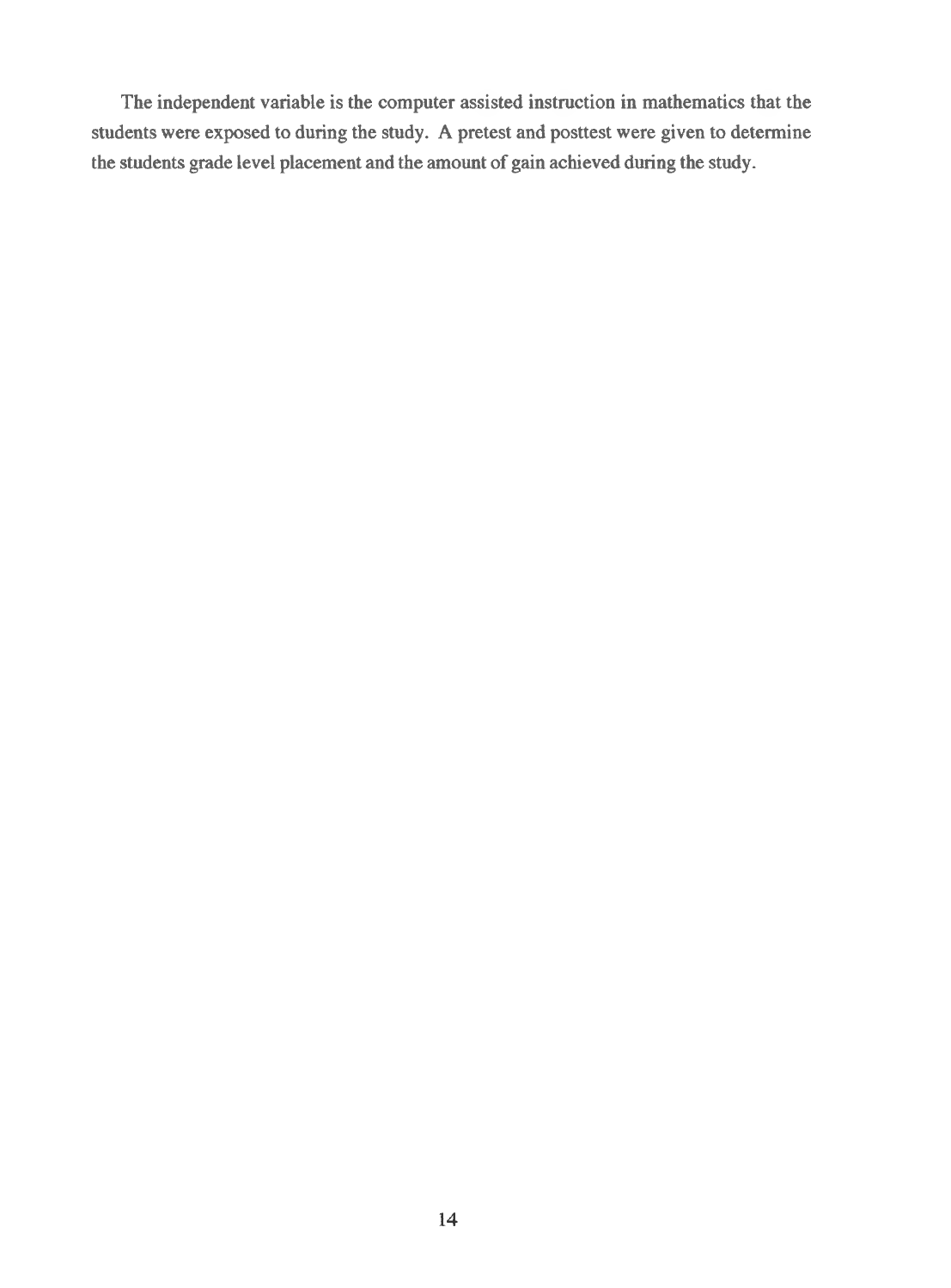#### CHAPTERIV

#### RESULTS

The result of the hypothesis of this project is presented and discussed in this chapter. A table is used to show the outcome of the hypothesis. The table consists of the number of students in each group (n), mean scores  $(\bar{x})$ , and standard deviations (s). A discussion of the results follows the table.

#### Presentation of the Results

The third grade students using CAI had a higher mean posttest score than on the pretest, and the standard deviation was lower on the posttest scores. Both groups consisted of the same eighteen students. The test consisted of twenty-eight problems. The mean score for the pretest was 10.37 and for the posttest it was 12.67 (See Table 1).

A t-test for dependent samples was used to determine if the finding between the mean scores of the two tests was a significant one. The t-value was determined to be 3.92. Since the value of t is greater than the critical value, the null hypothesis is rejected. The writer concludes that there does appear to be a significant difference in the mathematics achievement of third graders who received CAI to supplement their regular classroom instruction.

# TABLE <sup>1</sup>

# THIRD GRADEACHIEVEMENT EXPRESSED AS MEAN SCORES, STANDARD DEVIATIONS, AND T VALUE FOR CAI PRE AND POST TEST GROUPS

| <b>Test</b> | n  |       |      |
|-------------|----|-------|------|
| Pre         | 18 | 10.37 | 2.64 |
| Post        | 18 | 12.67 | 1.33 |

degrees of freedom  $= 17$  $t = 3.92$ ;  $p < .05$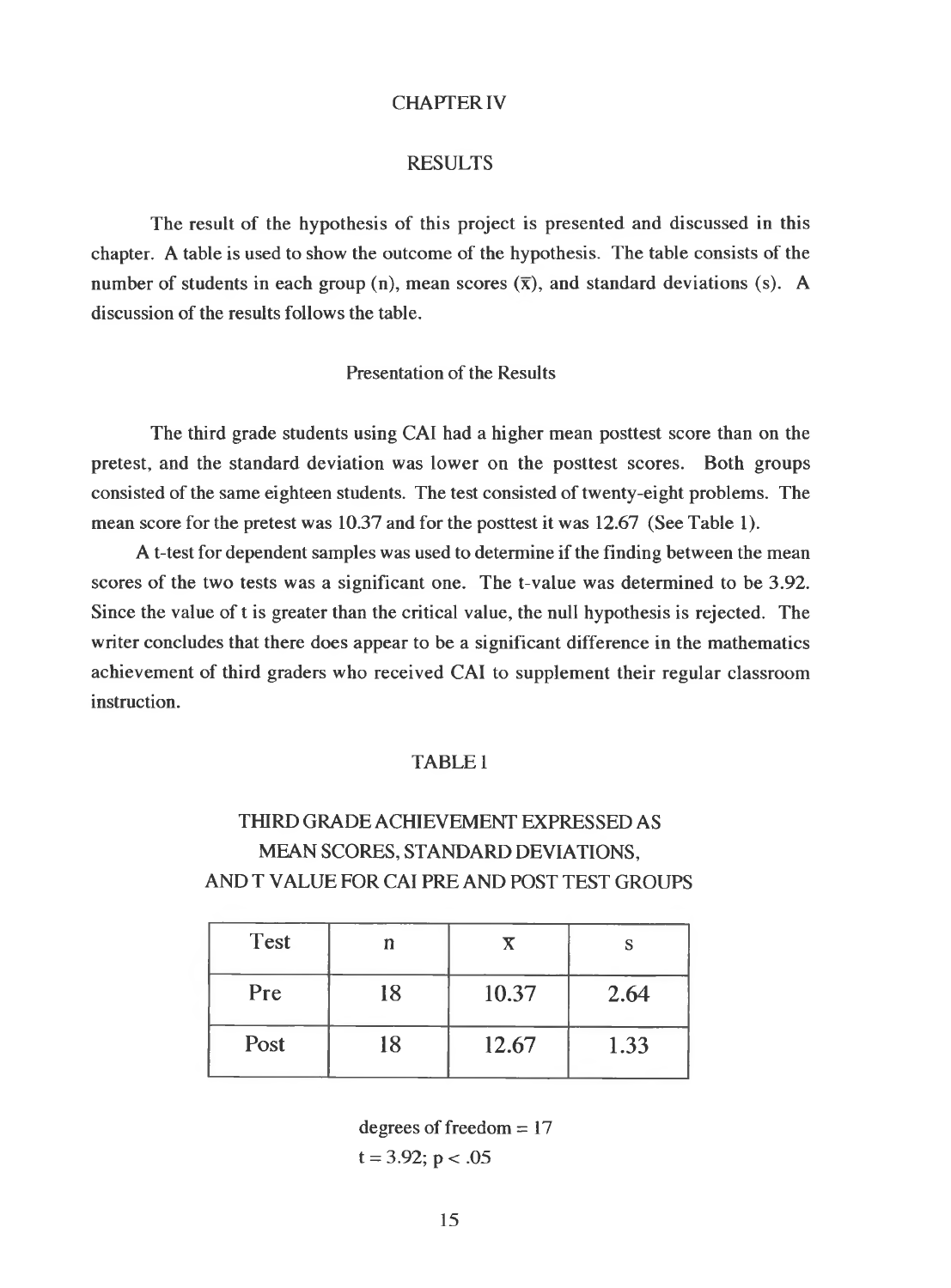#### Discussion of the Results

There appears to be a significant difference in mathematical achievement of third grade students who are taught using CAI as a supplemental teaching aid. The t-value of this study was determined to be 3.92 which was greater than the critical value. (Issac and Michael, 1995) The t-test for dependent samples used indicated there was a significant difference.

These results seem to support all of the findings of the studies researched for this project with the exception of one sixth grade study on mathematical achievement by Miles and Weaver. (1986) In this study, sixth grade students used CAI in mathematics as a supplement to determine if a significant gain was achieved. In this particular study there was not a significant gain achieved.

McConnell (1983) as cited by Miles and Weaver's did a study showing the effects of CAI with third through sixth grade students. McConnell's findings showed third grade students gained the most using CAI and sixth grade students made the least gains. This research done by McConnell (1983) concurs with the discrepancy between the writer's findings with third grade students achieving a significant gains, and Miles and Weaver's findings with sixth grade students not achieving a significant gain. Also the type of material covered by the students at the different grade levels and the student's willingness to use the software may account for the difference.

Types of software programs used may have been one factor in the difference in gains. Hurst Hills (Goode, 1988) used only Educational Systems Corporation software. Another study (Howard, Watson, Brinkley and Ingels-Young, 1994) used a variety of CAI software consisting of Sticky Bear ABC's, Sticky Bear Numbers, Math Rabbit, and Logo software. The writer used the Computer Curriculum Corporation (CCC) Mathematics program. Also, the ages of the children may have been a factor in the results (Miles and Weaver, 1986).

Another reason the results between different studies may have varied in their gains, may have been the ways in which the instructors used the programs. (Dyrli and Kinnaman, 1995) Indian Creek Elementary School (Gould, 1991) incorporated their technology into all curricular areas. Their teachers were inserviced extensively and were part of the decision making process. Hurst Hills (Goode, 1988) also had a high tech curriculum. The students would be more familiar with the use of the computer. The writer used CAI in Mathematics and had used this program fortwo years. In several studies students weren't as familiar with the computers because they used CAI in Mathematics only, and their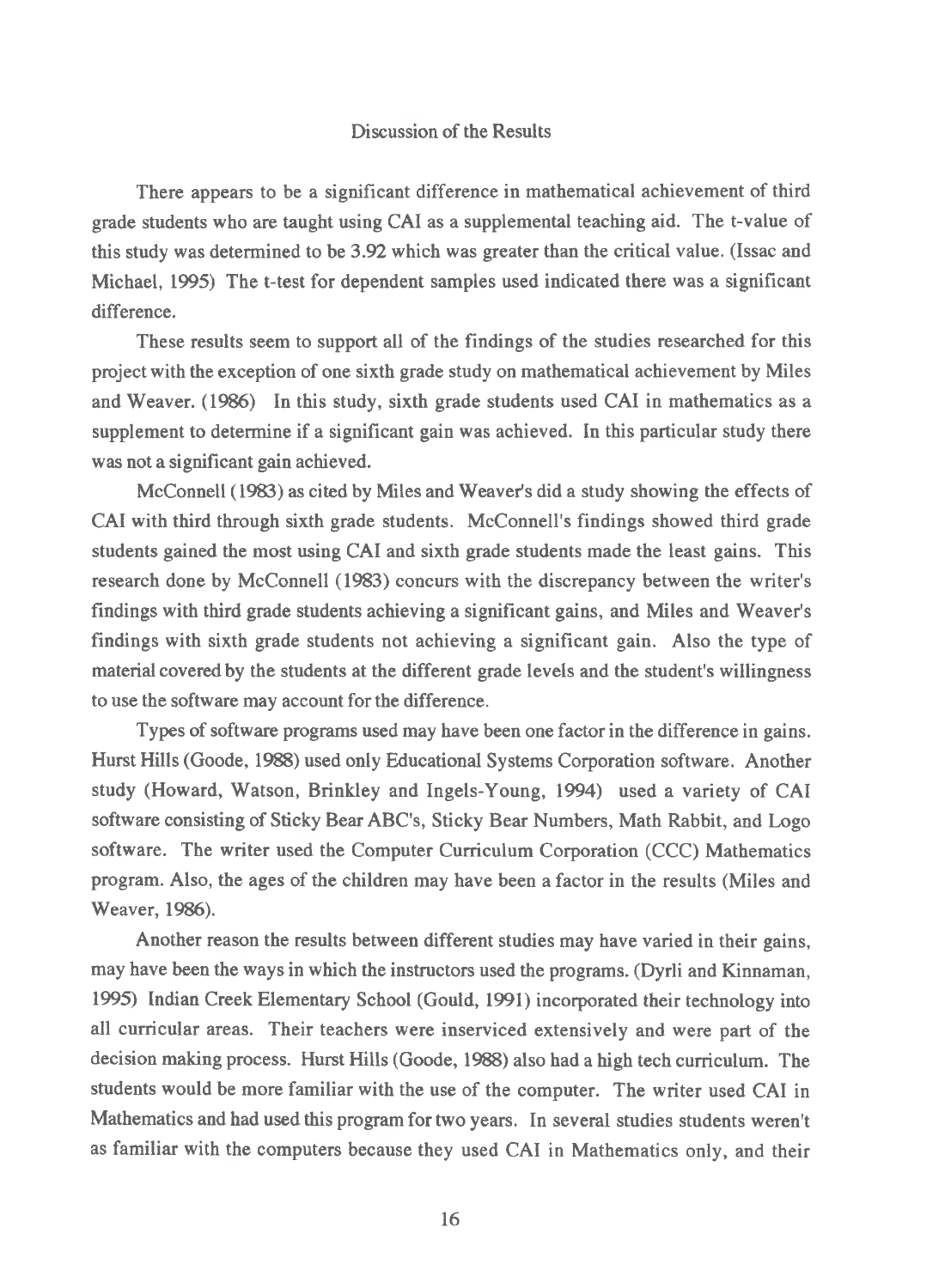instructors may have been somewhat unfamiliar with the programs. (Anand and Ross, 1987; Hativa, 1988; Mavarech, 1985; Miles and Weaver, 1986)

The Computer Curriculum Corporation (CCC) indicates in their publications that the amount of time students spend using the program directly relates to the amount of gains achieved. The different studies varied in length of implementation that may have accounted for varying results. Miles and Weaver's (1986) study lasted only twelve days, in which the sixth grade students showed no significant gain. The results of the eighth grade students showed significance at the .05 level. The writer's study of third grade students agrees with Miles and Weaver's eighth grade results with significance at the .05 level. The Hurst Hills study (Goode, 1988) was a six month study. They used fifth and sixth grade students and had a significant gain at both grade levels. This comparision of studies of time using the computer appears to coincide with CCC's claim that the amount of time using CAI is a direct factor in the amount of gains achieved. This appears to justify students using CAI with increasing amounts of time spend accessing or using the computer programs.

The CCC also indicates students should gain one year three months in one school year using CAI. Theoretically a student would gain 1.0 or one year growth in one school year. In this study during the three month test period the mean growth was .47 or about four and one half months. If the students continue to progress at this rate, in a nine month school year the mean score would theoretically be 1.41 or one year and approximately four months gain. This would surpass the goal of one year three months set by CCC by approximately one month. It would appear from this information that this class will attain the goal set by CCC and the writer's school district of one year three months gain. Of course other factors such as maturation, classroom instruction, or parental intervention (Isaac and Michael, 1995) could have affected end of the year results. Using a control group or a larger sample population to conduct this type of research would be more conclusive.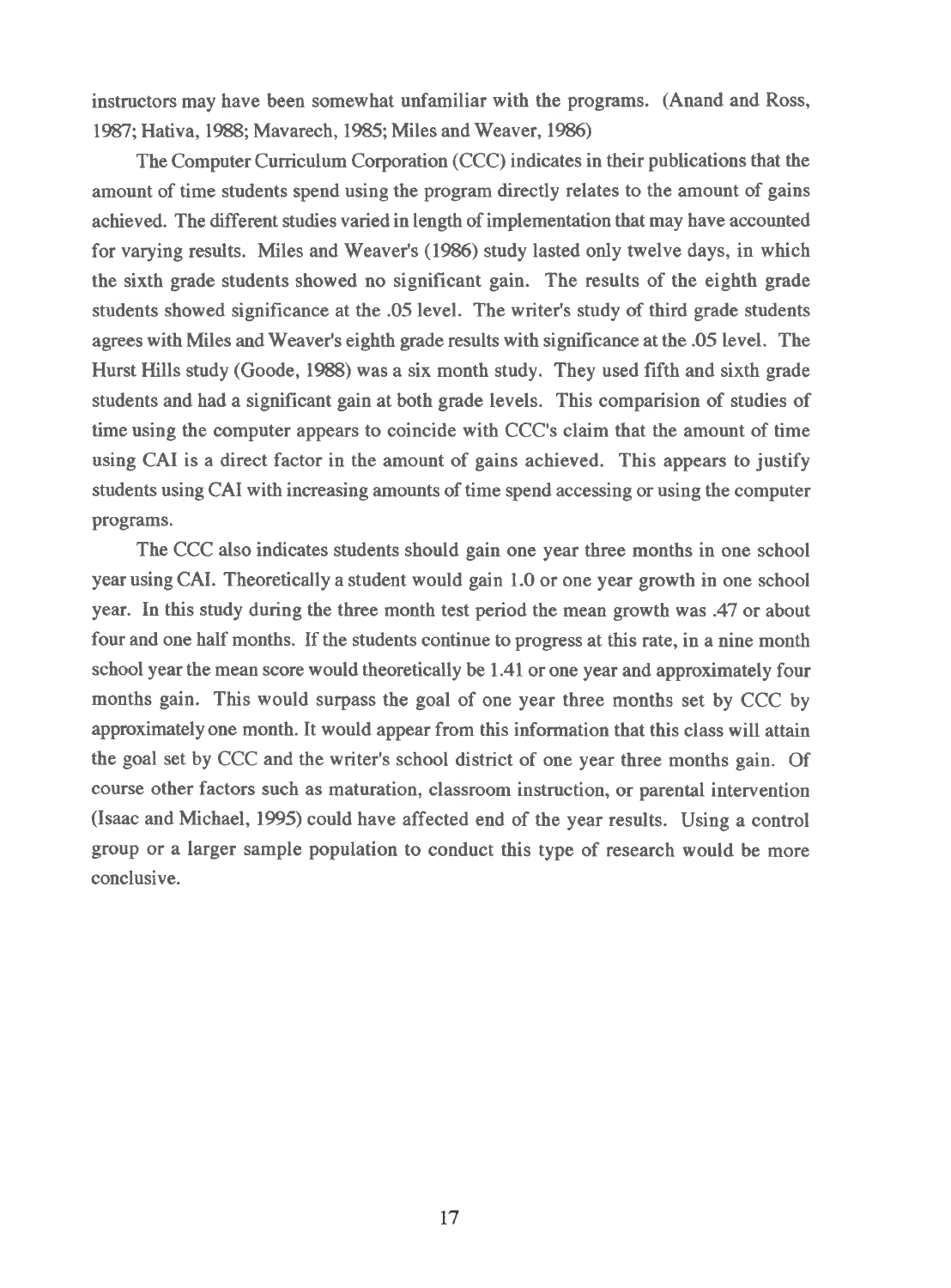#### CHAPTER V

#### SUMMARY, CONCLUSIONS, AND RECOMMENDATIONS

#### Summary

In this project the writer wanted to determine the effectiveness of computer assisted instruction (CAI) used in her district. The district had used this program for three years and teachers were required to have the students use the program. This requirement for students to use the computer prompted the writer to do this study.

The purpose of this study was to evaluate the effectiveness of CAI used as a supplement on the mathematics achievement of third grade students.

There will be no significant difference between the students mathematical achievement pretest and posttest scores after experiencing CAI in mathematics.

In this three month study eighteen third grade students were pretested using the Brigance Diagnostic Inventory of Basic Math Skills to determine the students initial mathematics level. The students were then introduced to the computer hardware and software program. After a two week initial testing period on the computer, each student was assessed and placed at their appropriate grade level by the computer. All students in one classroom were taught mathematics each day by the same instructor. Every day the students would use the supplemental CAI software program for approximately fifteen minutes.

At the end of the study the Brigance Diagnostic Inventory of Basic Math Skills was again given in a group setting as was the pretest. No time limit was set on either test. The posttest determined the student's final mathematics level. The difference in the pretest and posttest scores were calculated.

The student's mean gain score of student achievement was 1.83. A t-test was used to determine if the difference was significant. On the basis of the t-value, the null hypothesis was rejected. This indicated that there was a significant difference in the mathematics achievement of third grade students using CAI as a supplement.

# Conclusions

As a result of this project, there appears to be evidence that CAI is effective in improving the mathematical achievement of third grade students. It seems CAI can be a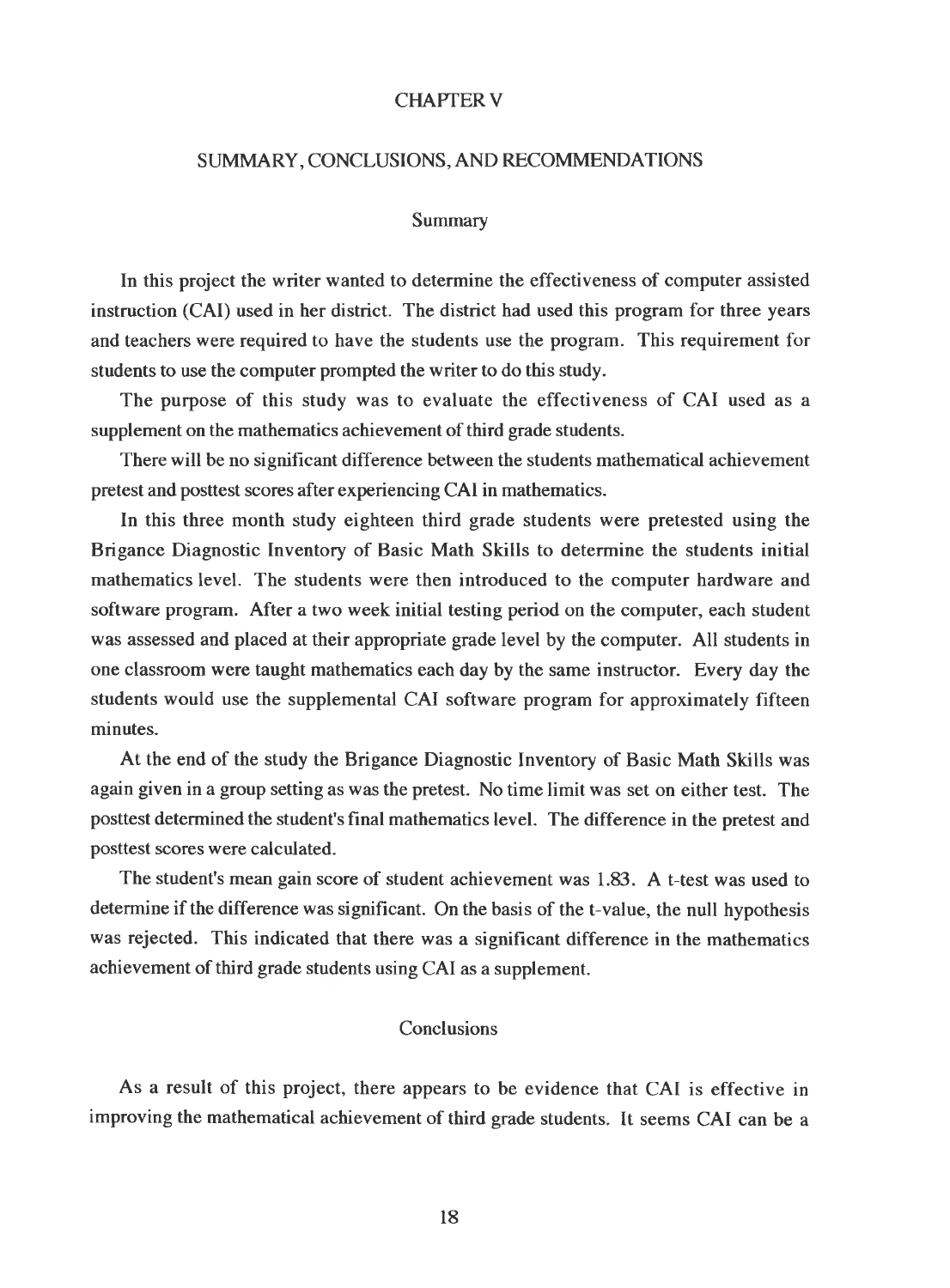useful tool in supplementing mathematics programs. More research needs to be done in this area to be conclusive.

## Recommendations

The writer feels more research needs to be done on the effectiveness of CAI. With the increase in computers in the classroom and the multitude of software programs available, studies will need to be done continually to evaluate the effectiveness of different programs. One mathematics software program could be compared to another mathematics software program. This type of study may encourage software programs to increase effectiveness and become more cognizant of the school's needs and curricular areas. This could potentially help students to do better on required proficiency tests.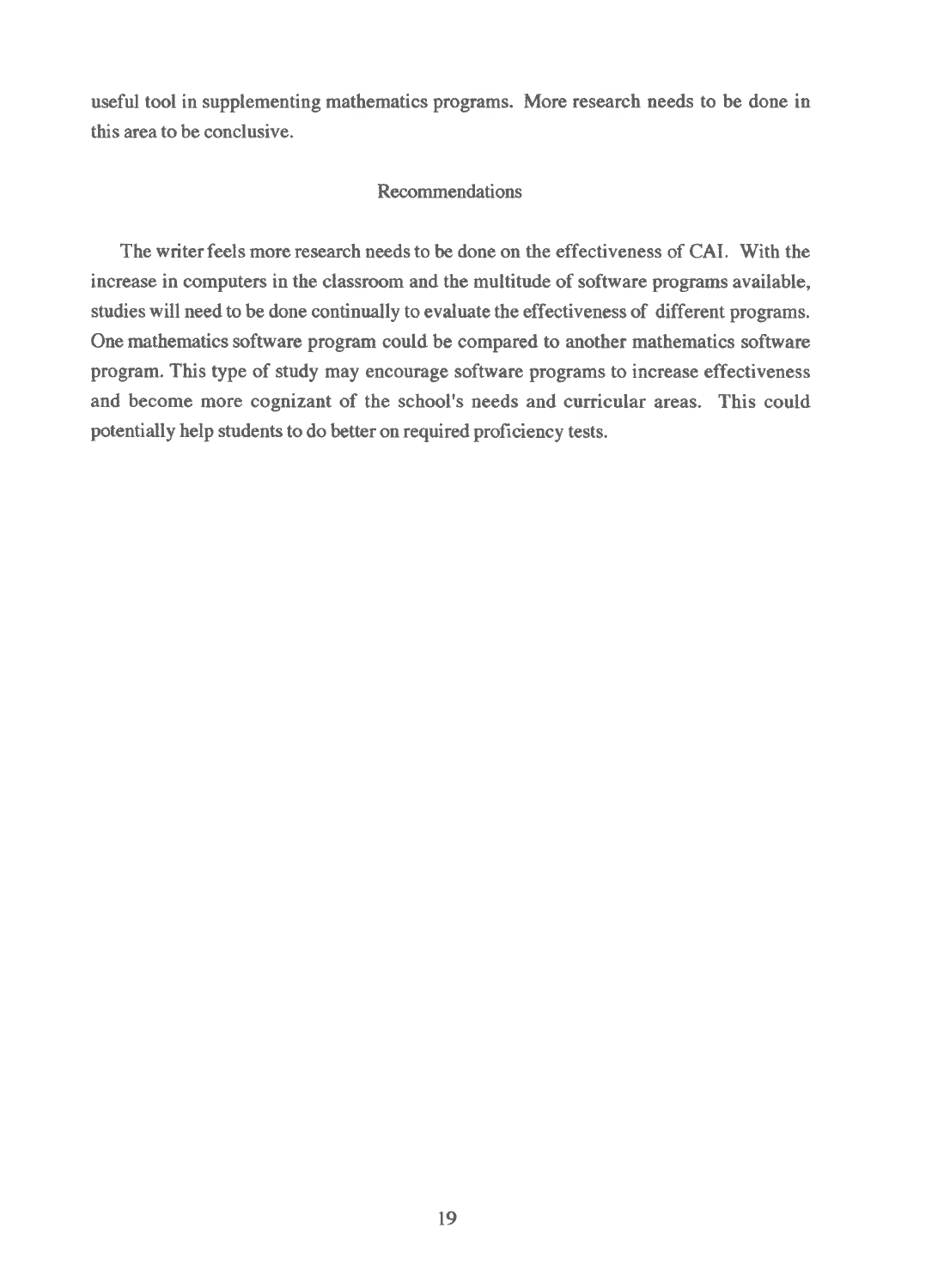#### BIBLIOGRAPHY

- Allison, Linda L. "The Status of Computer Technology in Classrooms Using the Integrated Thematic Instruction Model." International Journal of Instructional Media (Volume 22,1995) : 33-43.
- Anand, Padma G., and Ross, Steven M. "Using Computer-Assisted Instruction to Personalize Arithmetic Materials for Elementary School Children." Journal of Educational Psychology (March, 1987): 72-78.
- Cardinale, Loretta A., and Smith, Charles M. "The Effects of Computer-Assisted Learning-Strategy Training on the Achievement of Learning Objectives." Journal of Educational Computing Research (Volume 10,1994): 153-160.
- Dyril, Odvard E., and Kinnaman, Daniel E. "Developing a Technology-Powered Curriculum." Technology & Learning (February, 1995): 46-51.
- Fletcher, J. D., Hawley, David E., and Piele, Philip K. "Costs, Effects, and Utility of Microcomputer Assisted Instruction in the Classroom." American Educational Research Journal (Winter, 1990) : 783-806.
- Goode, Mike. "Testing CAI Courseware in Fifty and Sixth Grade Math." T.H.E. Journal (October, 1988): 97-100.
- Gould, Karen. "Indiana's High-Tech Elementary School." Principal (November, 1991): 11-13.
- Hativa, Nira. "Computer-Based Drill and Practice in Arithmetic; Widening the Gap Between High and Low Achieving Students." American Educational Research Journal (Fall, 1988): 366-397.
- Howard, Janice R., Watson, J. Allen, Brinkley, Vicki M., and Ingels-Young, Ginger "Comprehension Monitoring, Stylistic Differences, Pre-Math Knowledge, and Transfer: a Comprehensive Pre-Math/Spatial Development Computer-Assisted Instruction (CAI) and LOGO Curriculum Designed to Test Their Effects." Journal of EducationalComputing Research (Volume 11,1994): 91-105.